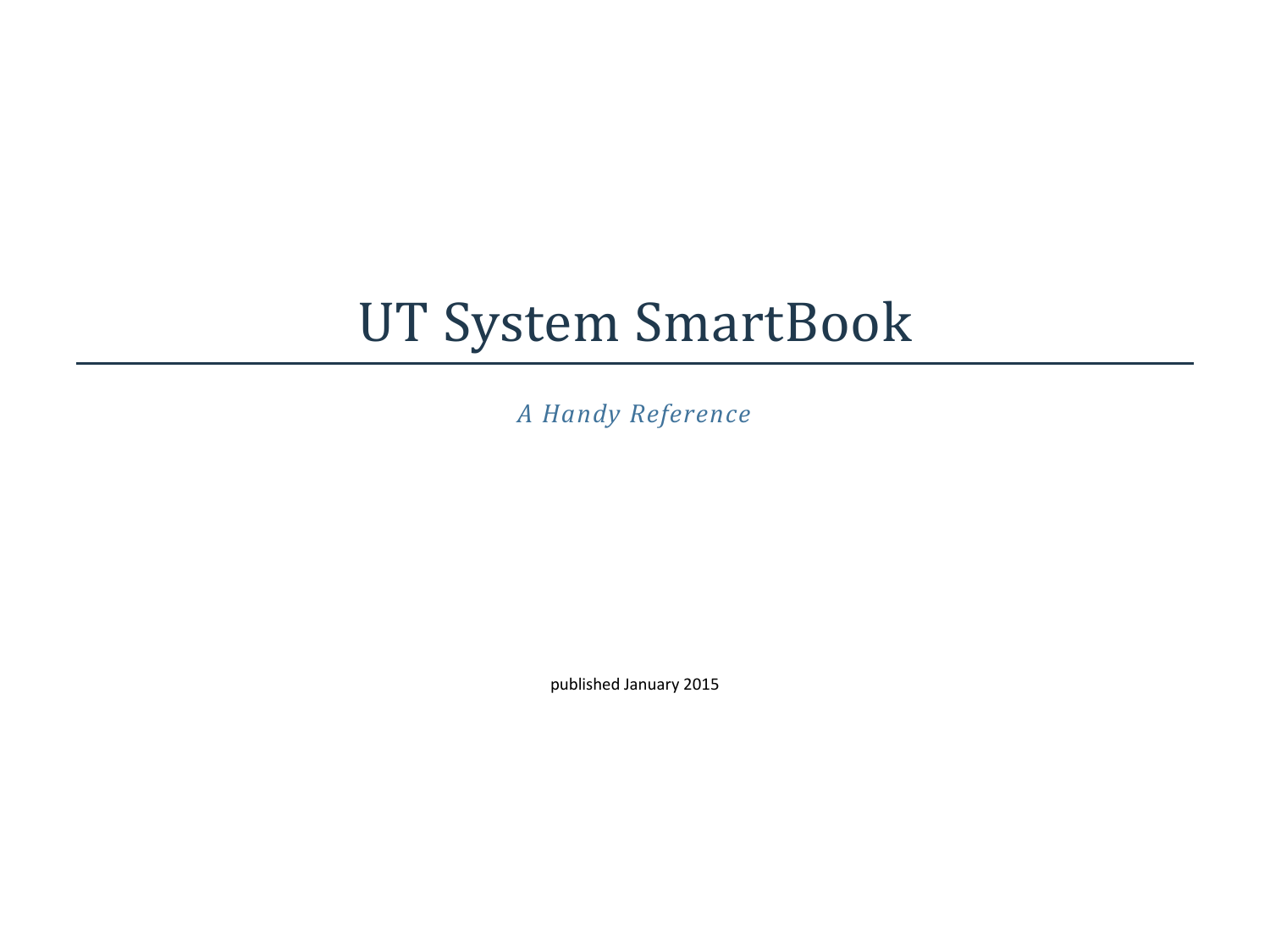#### **CONTENTS**

| FACULTY / EMPLOYEES 13     |  |
|----------------------------|--|
|                            |  |
| RESEARCH / TECH TRANSFER19 |  |
| BUDGET / FINANCE  23       |  |
| NOTES PAGE30               |  |

Notes:

- Some data may not be available for The University of Texas at Brownsville because of their unique enrollment partnership with Texas Southmost College. Though The University of Texas at Brownsville (UTB) began operating independently in the 2013-14 academic year, its partnership with the community college, Texas Southmost College (TSC), will not officially end until on or before 8/31/2015.
- The University of Texas Health Science Center at Tyler (UT Health Northeast) did not enroll students until fall 2012.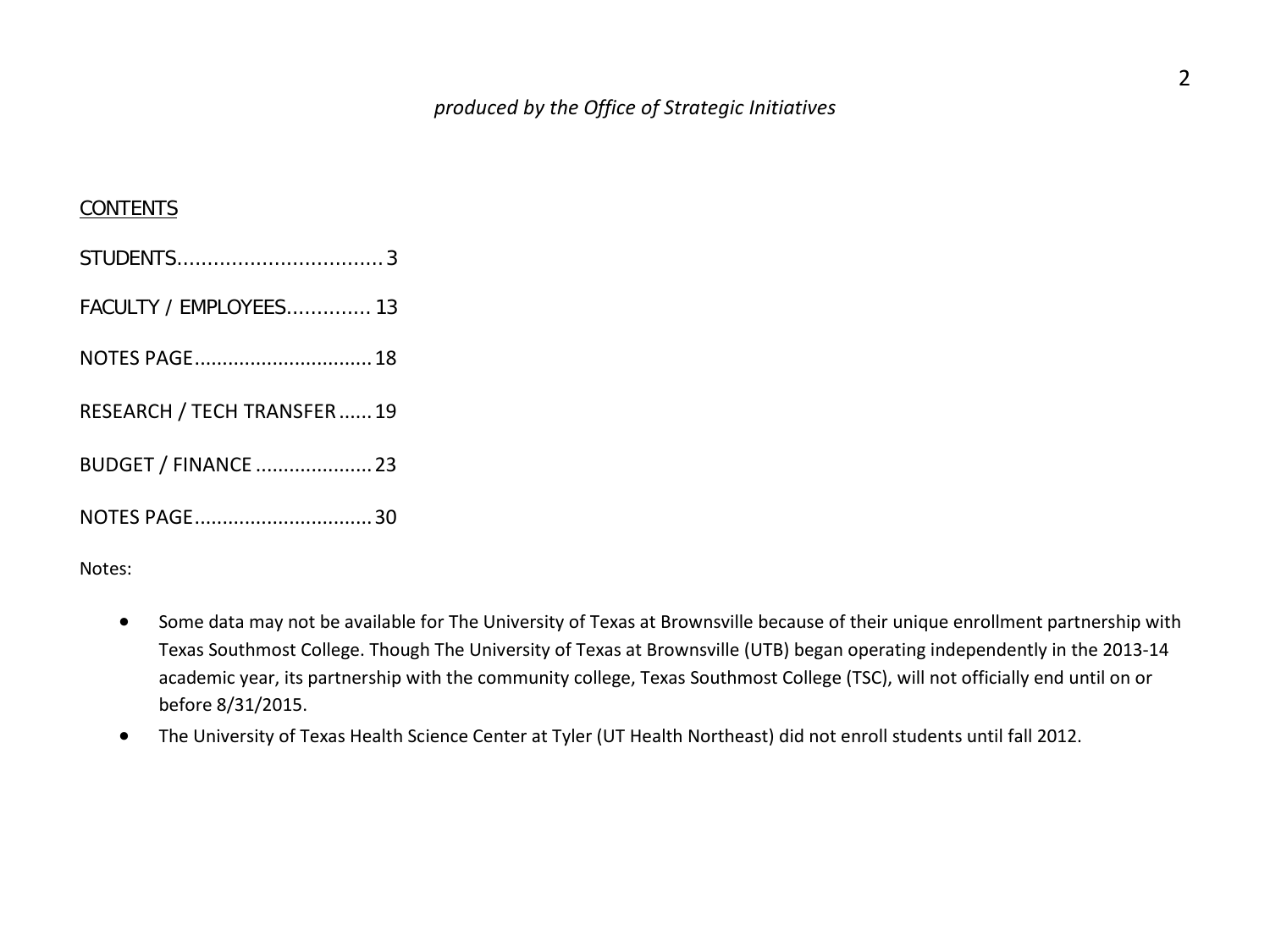# **STUDENTS**

#### **Contents**

| Post-Graduation Wages for Baccalaureate Graduates 12 |  |
|------------------------------------------------------|--|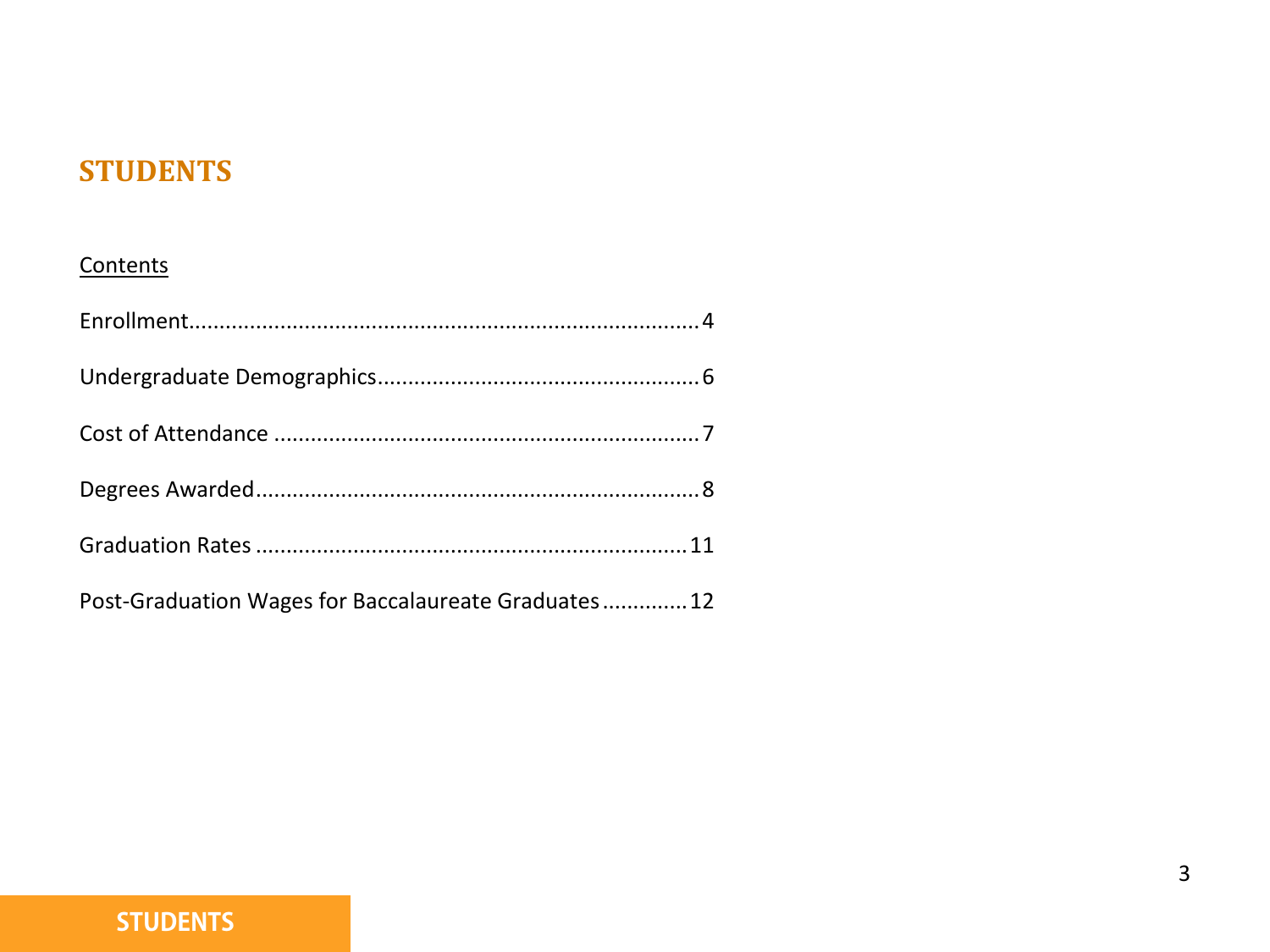#### **Enrollment – UT System**

*Fall 2013*

| Total                     | 212,918 |
|---------------------------|---------|
| Academic                  | 199,360 |
| Health                    | 13,558  |
| Undergraduate + Post-bacc | 161,777 |
| Graduate / Professional   | 51,141  |

57% of all UT System students—and 64% of undergraduates—are minority students (Hispanic, African-American, Asian-American, Native American, Multi-Racial).

Enrollment has increased 5% over the past five years, with the largest percent increase at the master's and professional levels (13% and 8%, respectively).

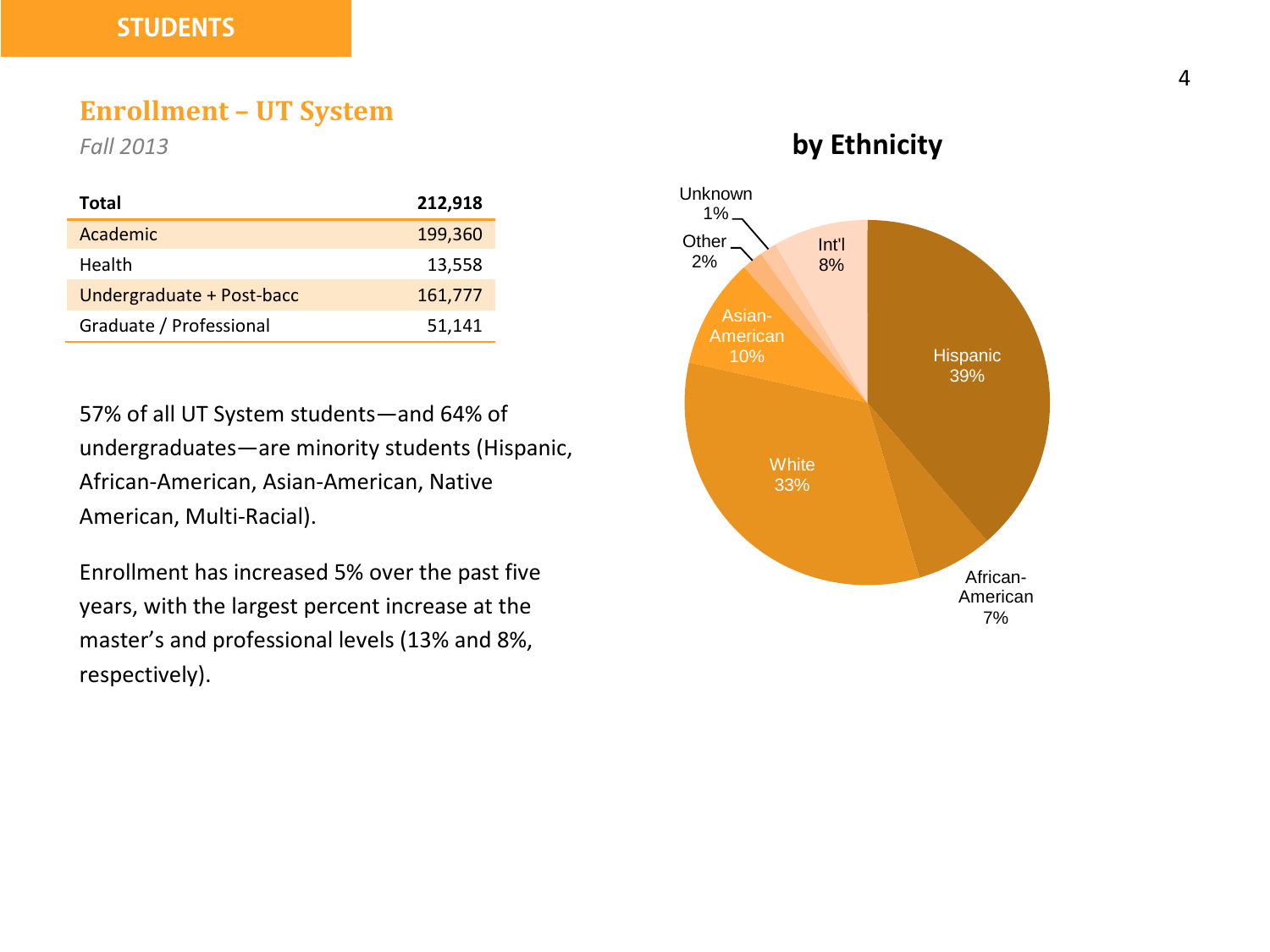# **Enrollment by Institution**

*Fall 2013*

|                  | Undergrad | Post-Bacc                | Master's       | Doctoral                 | Professional             | Total   | 5-Yr Change |
|------------------|-----------|--------------------------|----------------|--------------------------|--------------------------|---------|-------------|
| <b>UTA</b>       | 24,481    | 1,209                    | 6,514          | 1,125                    | $\qquad \qquad -$        | 33,329  | $+18.7%$    |
| <b>UT Austin</b> | 39,979    | $\overline{\phantom{m}}$ | 5,577          | 4,878                    | 1,625                    | 52,059  | $+2.1$      |
| <b>UTB</b>       | 7,378     | 109                      | 1,010          | 73                       | $- -$                    | 8,570   |             |
| <b>UTD</b>       | 12,781    | 566                      | 6,858          | 946                      | 42                       | 21,193  | $+34.3$     |
| <b>UTEP</b>      | 19,683    | 84                       | 2,416          | 669                      | 74                       | 22,926  | $+9.3$      |
| <b>UTPA</b>      | 17,230    | 372                      | 2,308          | 143                      | $-\,$                    | 20,053  | $+9.4$      |
| <b>UTPB</b>      | 4,246     | 337                      | 548            | $\qquad \qquad -$        | $- -$                    | 5,131   | $+44.7$     |
| <b>UTSA</b>      | 24,342    | 168                      | 3,354          | 759                      | $\overline{\phantom{a}}$ | 28,623  | $-1.1$      |
| <b>UTT</b>       | 5,401     | 341                      | 1,648          | 86                       | $\overline{\phantom{a}}$ | 7,476   | $+21.3$     |
| Academic         | 155,521   | 3,186                    | 30,233         | 8,679                    | 1,741                    | 199,360 | $+4.9%$     |
| <b>UTSWMC</b>    | 10        | 22                       | 886            | 491                      | 940                      | 2,349   | $-3.1$      |
| <b>UTMB</b>      | 725       | 139                      | 812            | 265                      | 1,171                    | 3,112   | $+28.1$     |
| <b>UTHSCH</b>    | 701       | 354                      | 1,152          | 1,002                    | 1,406                    | 4,615   | $+16.3$     |
| <b>UTHSCSA</b>   | 793       | 13                       | 554            | 298                      | 1,490                    | 3,148   | $-2.3$      |
| <b>UTMDA</b>     | 313       | --                       | $\overline{4}$ | $\overline{\phantom{a}}$ | $\overline{\phantom{a}}$ | 317     | $+48.1$     |
| <b>UTHSCT</b>    | $- -$     | --                       | 17             | --                       | $\overline{\phantom{a}}$ | 17      |             |
| <b>Health</b>    | 2,542     | 528                      | 3,425          | 2,056                    | 5,007                    | 13,558  | $+10.6%$    |
| Total            | 158,063   | 3,714                    | 33,658         | 10,735                   | 6,748                    | 212,918 | $+5.3%$     |

#### **STUDENTS**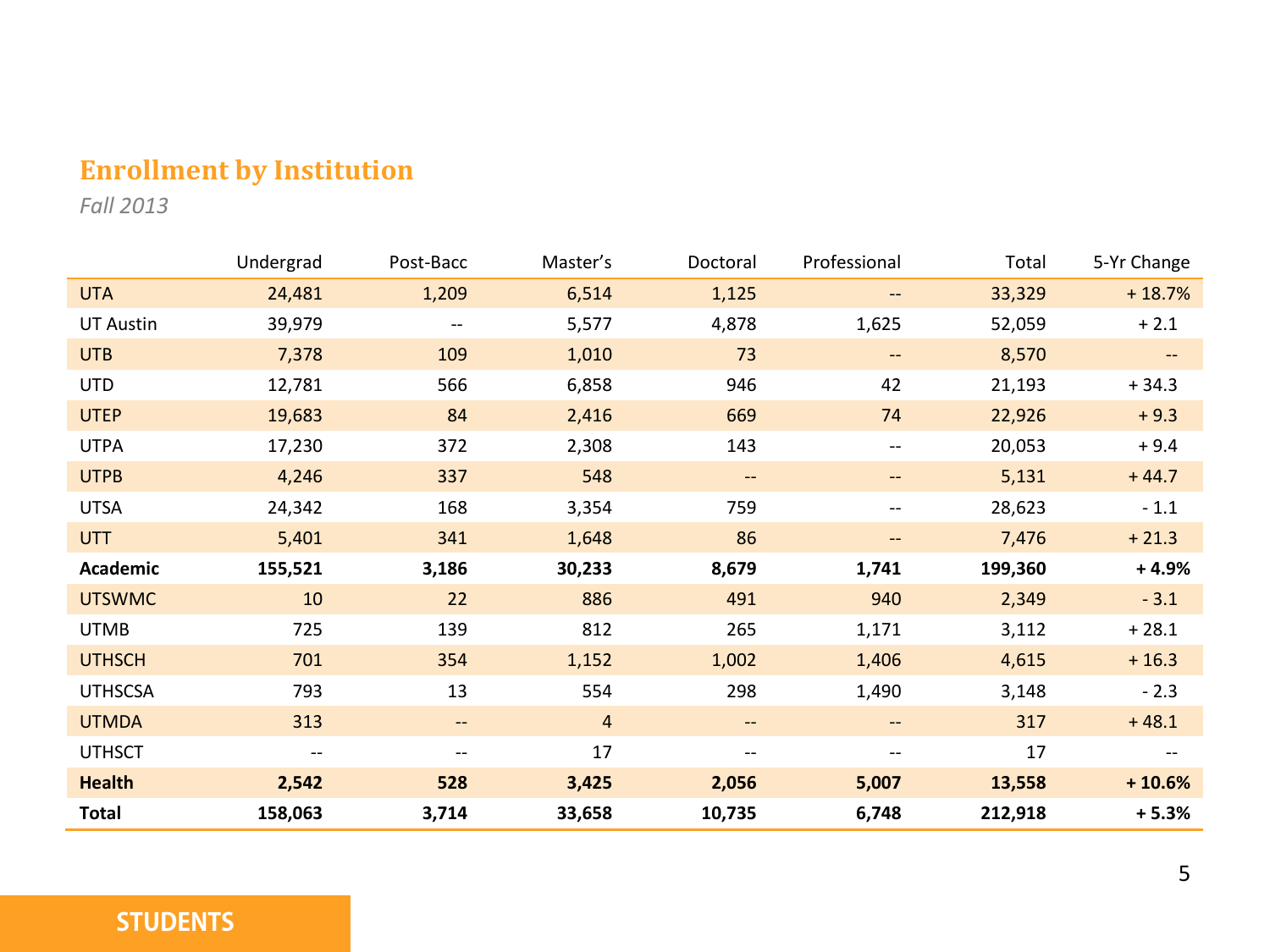## **Undergraduate Demographic Profile**

*Fall 2013, does not include post-baccalaureates*

|             | % Undergraduate | % First Time in<br>College | % First Time, Full<br>Time | % Underrepresented<br>Minority | % Receiving Pell<br>(AY 2012-13) |
|-------------|-----------------|----------------------------|----------------------------|--------------------------------|----------------------------------|
| <b>UTA</b>  | 73.5%           | 11.0%                      | 10.6%                      | 56.1%                          | 38.9%                            |
| UT Austin   | 76.8            | 17.5                       | 17.2                       | 49.2                           | 26.4                             |
| <b>UTB</b>  | 86.1            | 12.5                       | 10.6                       | 90.3                           | $\qquad \qquad -$                |
| <b>UTD</b>  | 60.3            | 17.3                       | 17.0                       | 54.0                           | 32.4                             |
| <b>UTEP</b> | 85.9            | 15.8                       | 14.4                       | 87.0                           | 53.3                             |
| <b>UTPA</b> | 85.9            | 19.7                       | 18.3                       | 92.1                           | 58.9                             |
| <b>UTPB</b> | 82.8            | 7.9                        | 7.4                        | 53.1                           | 32.5                             |
| <b>UTSA</b> | 85.0            | 14.4                       | 14.3                       | 66.2                           | 42.0                             |
| <b>UTT</b>  | 72.2%           | 13.0%                      | 12.9%                      | 35.0%                          | 38.7%                            |

- Undergraduates make up 78% of students at academic institutions. 64% of those undergraduates are underrepresented minorities.
- Undergraduates make up less than 20% of students at health institutions; very few are first time in college. 51% of undergraduates at the health institutions are underrepresented minorities.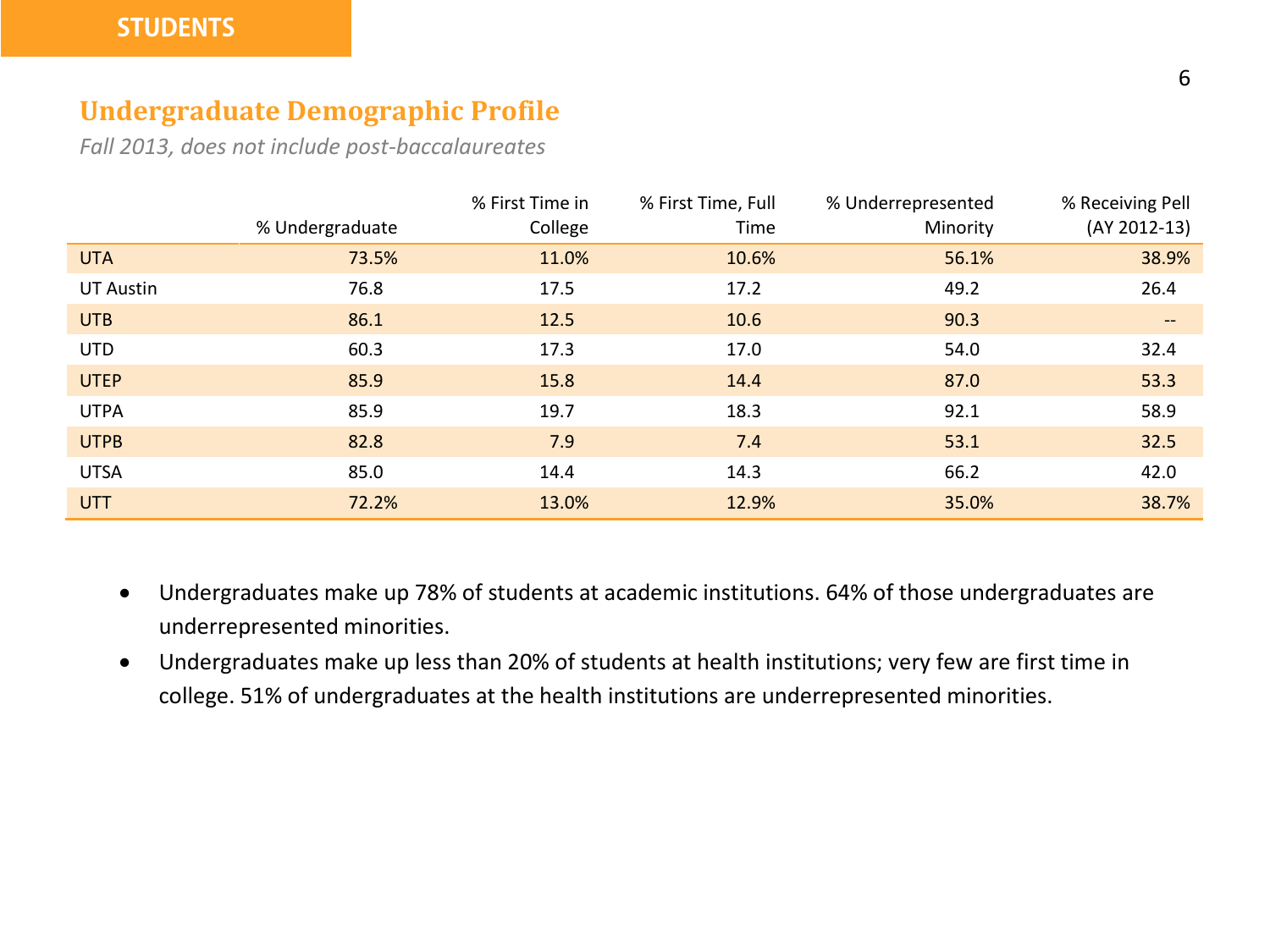# **Cost of Attendance (In-State)**

*AY 2012-13*

|                  | Avg In-State Total   | % Receiving Need-      | Avg % Discount for  | Avg Net Academic |                |
|------------------|----------------------|------------------------|---------------------|------------------|----------------|
|                  | <b>Academic Cost</b> | <b>Based Grant Aid</b> | those Receiving Aid | Cost             | Avg % Discount |
| <b>UTA</b>       | \$9,292              | 54.5%                  | 75.0%               | \$5,493          | 40.9%          |
| <b>UT Austin</b> | 9,790                | 37.7                   | 88.4                | 6,528            | 33.3           |
| <b>UTB</b>       | 6,258                | 72.4                   | 95.1                | 1,948            | 68.9           |
| <b>UTD</b>       | 11,537               | 46.7                   | 70.1                | 7,759            | 32.7           |
| <b>UTEP</b>      | 7,116                | 66.6                   | 99.8                | 2,383            | 66.5           |
| <b>UTPA</b>      | 6,271                | 78.4                   | 100.0               | 1,354            | 78.4           |
| <b>UTPB</b>      | 6,708                | 55.7                   | 89.6                | 3,358            | 49.9           |
| <b>UTSA</b>      | 8,984                | 57.3                   | 68.1                | 5,480            | 39.0           |
| <b>UTT</b>       | 7,222                | 60.1                   | 88.5                | 3,377            | 53.2           |
| Average          | \$8,782              | 54.0%                  | 80.4%               | \$4,970          | 43.4%          |

**Average Total Academic Cost** represents the sum of all statutory, designated, and board-authorized tuition, along with mandatory fees (including college and course fees). It is derived from actual fee bills for resident undergraduate students enrolled for 15 semester credit hours in the fall and spring semesters.

**Average Net Academic Cost** for all full-time students is derived by subtracting the total need-based grant aid from the total academic costs of all students and then dividing by the total number of students.

#### **STUDENTS**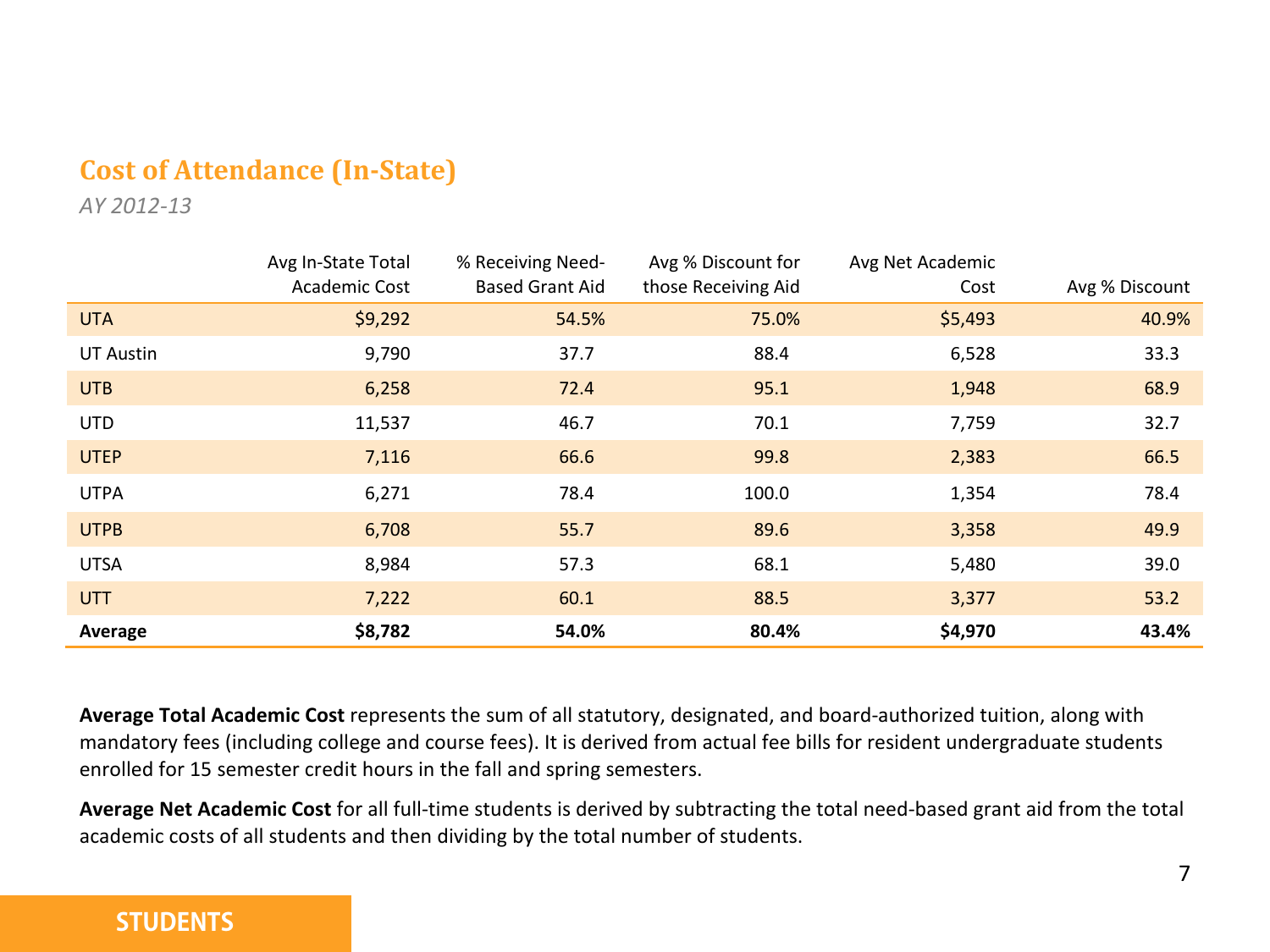#### **Degrees – UT System**

*AY 2012-13*

| Total                   | 51,101 |
|-------------------------|--------|
| Academic                | 46,480 |
| Health                  | 4,621  |
| Undergraduate           | 33,253 |
| Graduate / Professional | 17,848 |

46% of all UT System degrees—and 54% of undergraduate degrees—are awarded to minority students (Hispanic, African-American, Asian-American, Native American, Multi-Racial).

Degrees awarded have increased 22% over the past five years, with the largest percent increase at the master's and doctoral levels (37% and 18%, respectively). Baccalaureate degrees awarded increased 17%.

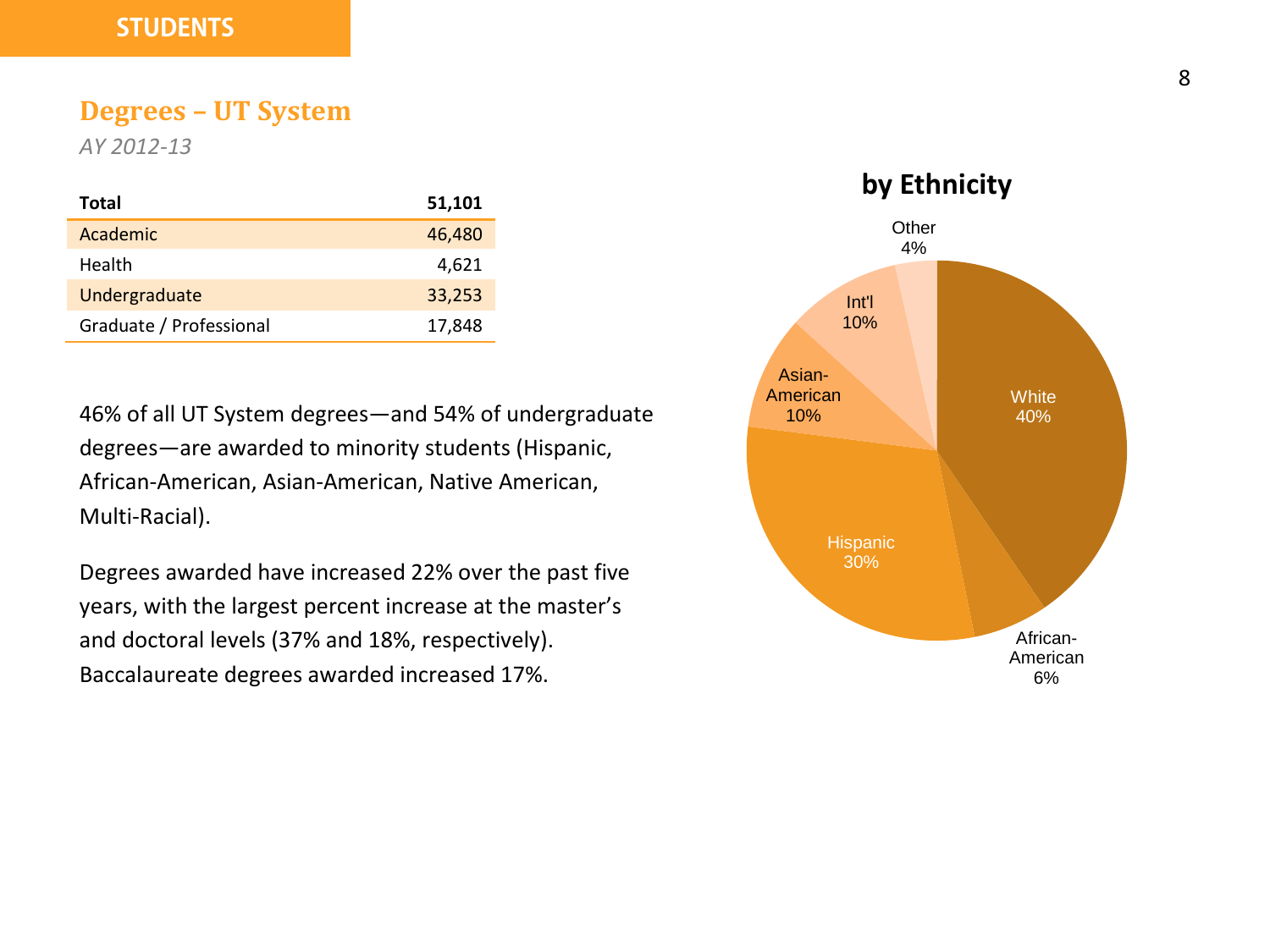# **Degrees by Institution**

*AY 2012-13*

|                  | Baccalaureate | Master's | Doctoral                 | Professional             | All Certificates         | Total  | 5-Yr Change |
|------------------|---------------|----------|--------------------------|--------------------------|--------------------------|--------|-------------|
| <b>UTA</b>       | 6,343         | 2,967    | 150                      | --                       | 183                      | 9,643  | $+61.7%$    |
| <b>UT Austin</b> | 9,207         | 3,018    | 883                      | 508                      | $- -$                    | 13,616 | $+5.9$      |
| <b>UTB</b>       | 1,012         | 268      | $\overline{2}$           | $\overline{\phantom{a}}$ | $- -$                    | 1,282  | $+6.1$      |
| <b>UTD</b>       | 2,785         | 2,619    | 183                      | 10                       | 11                       | 5,608  | $+42.3$     |
| <b>UTEP</b>      | 3,123         | 1,120    | 107                      | 21                       | 14                       | 4,385  | $+14.3$     |
| <b>UTPA</b>      | 2,817         | 720      | 23                       | $\overline{\phantom{a}}$ | 6                        | 3,566  | $+2.9$      |
| <b>UTPB</b>      | 569           | 168      | $\overline{\phantom{a}}$ | $--$                     | 12                       | 749    | $+2.2$      |
| <b>UTSA</b>      | 4,461         | 1,296    | 99                       | $\overline{\phantom{a}}$ | $\overline{\phantom{m}}$ | 5,856  | $+21.8$     |
| <b>UTT</b>       | 1,271         | 486      | 11                       | $\qquad \qquad -$        | $\overline{7}$           | 1,775  | $+21.7$     |
| Academic         | 31,588        | 12,662   | 1,458                    | 539                      | 233                      | 46,480 | $+21.4%$    |
| <b>UTSWMC</b>    | 18            | 111      | 72                       | 259                      | 209                      | 669    | $+28.7$     |
| <b>UTMB</b>      | 432           | 228      | 42                       | 305                      | 94                       | 1,101  | $+49.4$     |
| <b>UTHSCH</b>    | 361           | 529      | 138                      | 320                      | 31                       | 1,379  | $+36.1$     |
| <b>UTHSCSA</b>   | 528           | 195      | 47                       | 385                      | 168                      | 1,323  | $+19.2$     |
| <b>UTMDA</b>     | 148           | --       | $\qquad \qquad -$        | $\qquad \qquad -$        | $\mathbf{1}$             | 149    | $+21.1$     |
| Health           | 1,487         | 1,063    | 299                      | 1,269                    | 503                      | 4,621  | $+31.9%$    |
| <b>Total</b>     | 33,075        | 13,725   | 1,757                    | 1,808                    | 736                      | 51,101 | $+22.3%$    |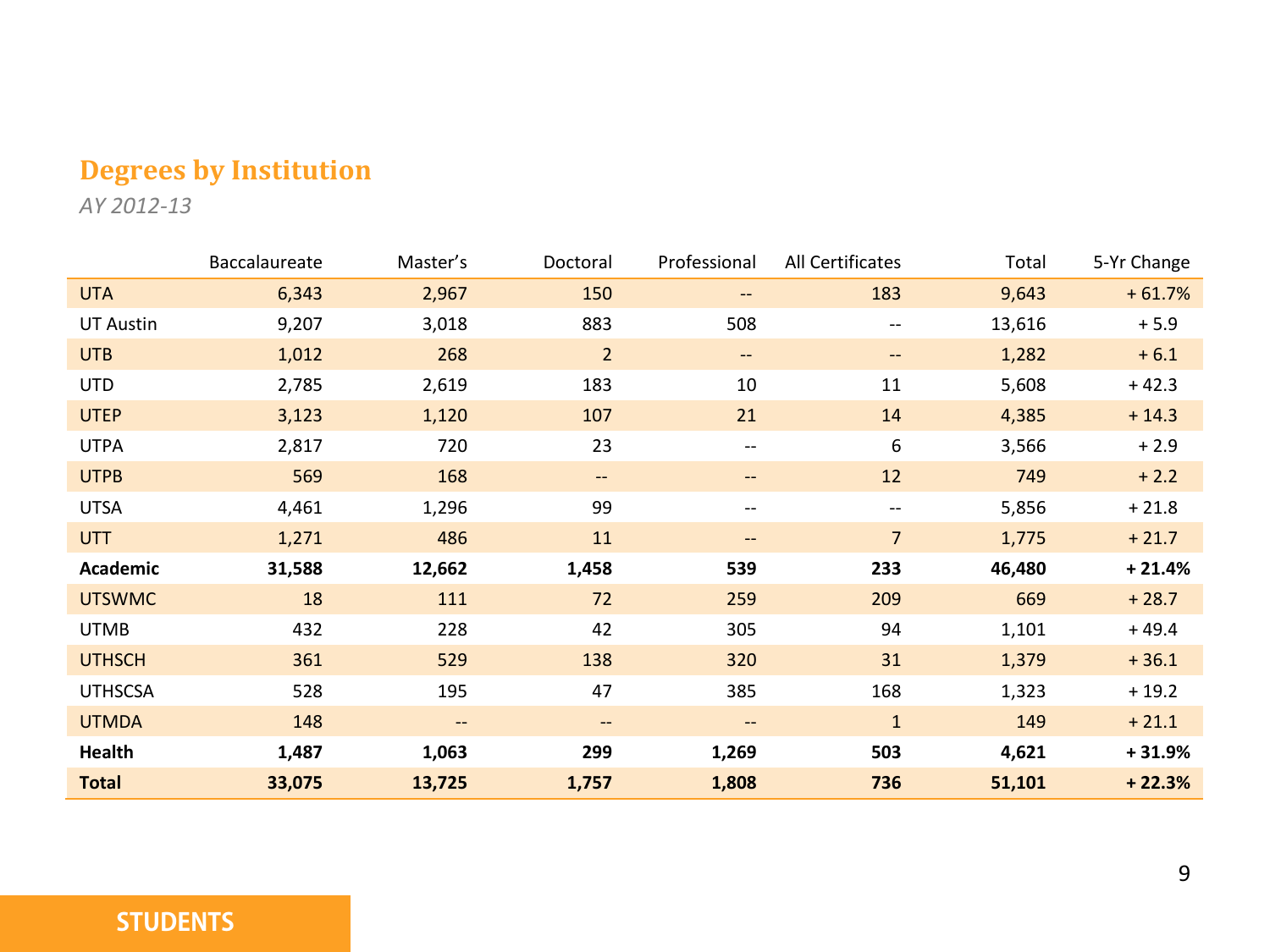### **STEM Degrees as a Percent of Total Degrees Awarded**

*UT System Academic Institutions, 2012*

|                      |                                                            | <b>STEM Degrees as a Percent of Total Degrees Awarded</b> |                                    |                        |  |  |  |
|----------------------|------------------------------------------------------------|-----------------------------------------------------------|------------------------------------|------------------------|--|--|--|
|                      | <b>UT System</b><br>Academic - # of<br><b>STEM Degrees</b> | <b>UT System</b><br>Academic                              | <b>Other TX Public</b><br>Academic | <b>National Public</b> |  |  |  |
| <b>Baccalaureate</b> | 6,675                                                      | 22.50%                                                    | 18.20%                             | 19.30%                 |  |  |  |
| Master's             | 2,431                                                      | 19.6                                                      | 16.9                               | 17.9                   |  |  |  |
| Doctoral             | 632                                                        | 45.7                                                      | 36.4                               | 43.9                   |  |  |  |
| <b>Total</b>         | 9,738                                                      | 22.5%                                                     | 18.3%                              | 19.7%                  |  |  |  |

Based on the National Science Foundation STEM classification. Includes chemistry; engineering; mathematics; physics/astronomy; the agricultural, computer, environmental, geo- and life/biological sciences; and technology/technician-related fields such as electronic and computer engineering and environmental control technology."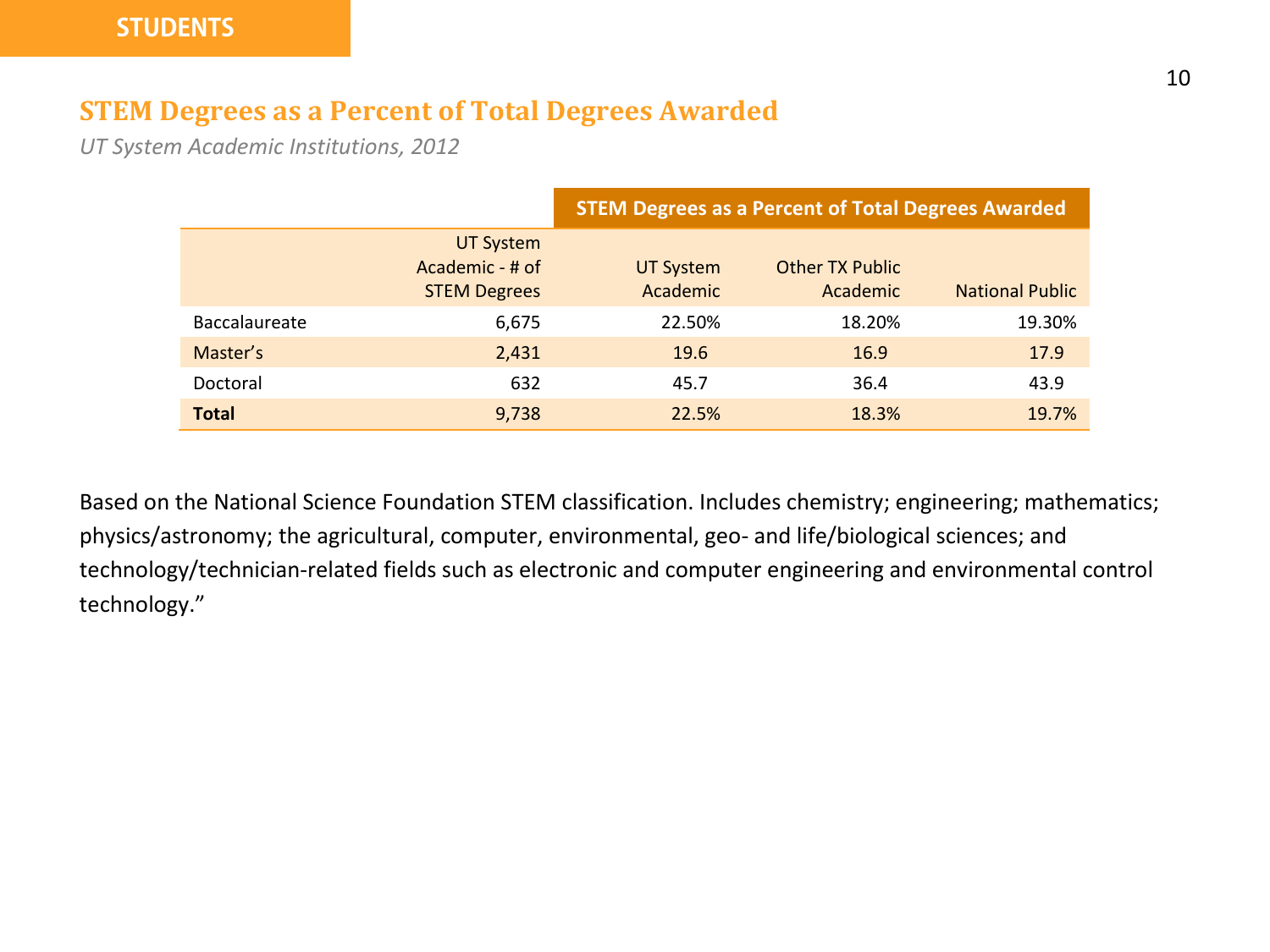|             | 4-Year Same<br>(2009 cohort) | 5-Yr Trend | 6-Year Same<br>or Other<br>(2007 cohort) | 5-Yr Trend | 4-Yr Rate for<br>Community<br>College<br><b>Transfers</b> | 5-Yr Trend |
|-------------|------------------------------|------------|------------------------------------------|------------|-----------------------------------------------------------|------------|
| <b>UTA</b>  | 20.4%                        | $+3.1$     | 52.2%                                    | $-3.4$     | 51.4%                                                     | $+5.4$     |
| UT Austin   | 50.8                         | $-1.2$     | 82.8                                     | $-0.7$     | 69.7                                                      | $+1.1$     |
| <b>UTD</b>  | 47.6                         | $+6.9$     | 69.5                                     | $-2.9$     | 64.5                                                      | $+2.8$     |
| <b>UTEP</b> | 12.0                         | $+2.4$     | 43.3                                     | $+8.1$     | 53.6                                                      | $+5.0$     |
| <b>UTPA</b> | 16.8                         | $-0.3$     | 44.1                                     | $+ 5.4$    | 60.8                                                      | $-1.9$     |
| <b>UTPB</b> | 22.1                         | $+4.6$     | 37.1                                     | $-4.9$     | 47.4                                                      | $+4.7$     |
| <b>UTSA</b> | 11.1                         | $+2.9$     | 49.2                                     | $+3.8$     | 50.5                                                      | $+1.7$     |
| UTT         | 24.3                         | $+3.6$     | 58.3                                     | $+11.2$    | 53.0                                                      | $+1.9$     |

#### **Graduation Rates**

Graduation rates are for first-time, full-time, degree-seeking undergraduates who begin in the summer/fall of the enrollment year and graduate within four years from the same institution or six years from the same or another TX institution. The last two columns refer to four-year graduation rates of community college transfer students. These four-year transfer rates represent the percentage of first-time transfer students entering a UT institution with 30 or more semester credit hours who received an undergraduate degree within four years of enrolling at the same UT institution.

#### **STUDENTS**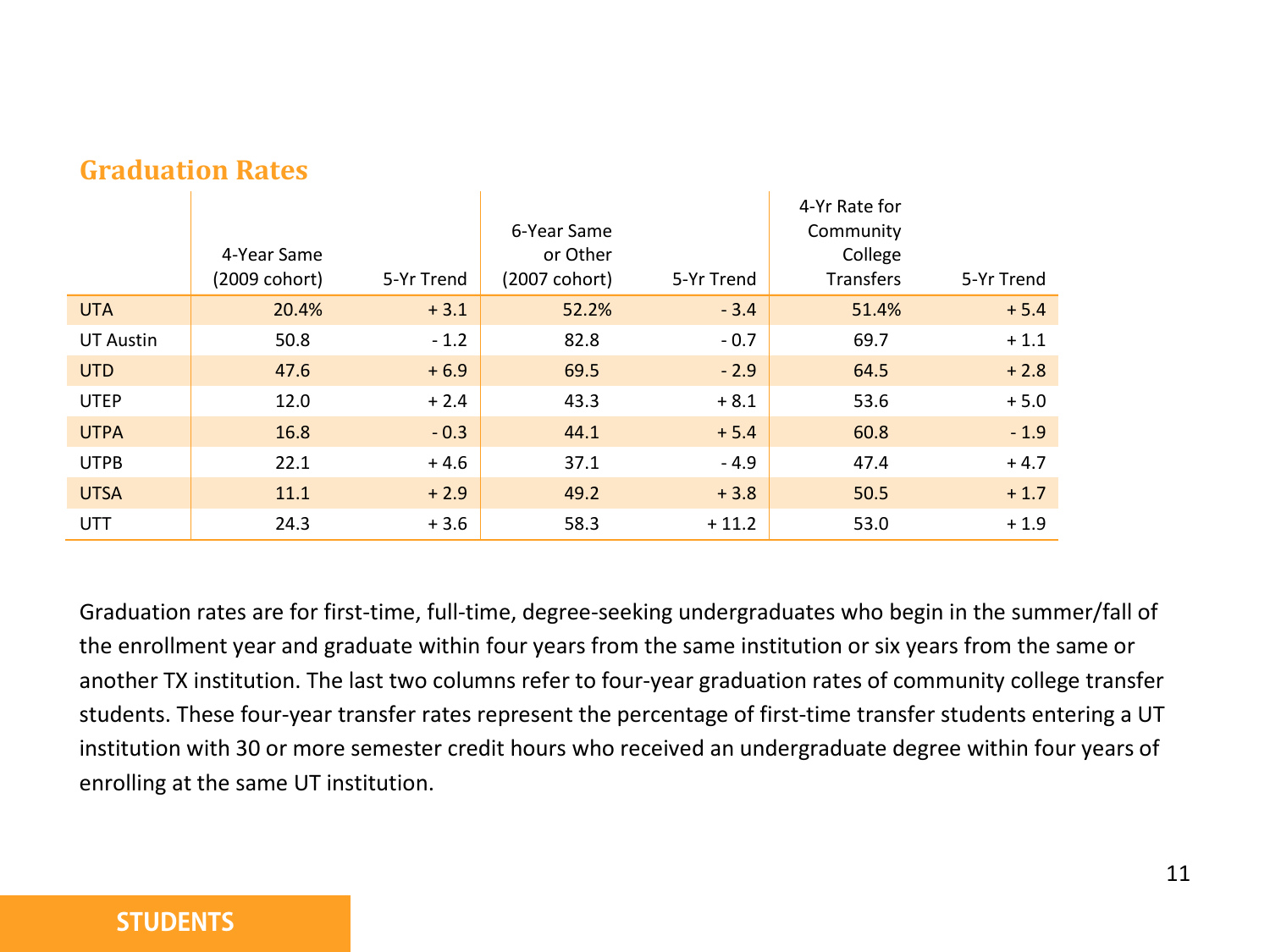### **Post-Graduation Earnings for Baccalaureate Graduates Found Working in Texas**

*For graduates from 2002-2012, adjusted for inflation*

|                  | Average      |             |                       |                        |             |                       |                        |
|------------------|--------------|-------------|-----------------------|------------------------|-------------|-----------------------|------------------------|
|                  | Student Loan | $1st$ -Year | $5^{\text{th}}$ -Year | $10^{\text{th}}$ -Year | $1st$ -Year | 5 <sup>th</sup> -Year | $10^{\text{th}}$ -Year |
|                  | Debt         | Median Wage | Median Wage           | Median Wage            | Match Rate  | Match Rate            | Match Rate             |
| <b>UTA</b>       | \$19,283     | \$46,783    | \$54,781              | \$63,419               | 56%         | 59%                   | 58%                    |
| <b>UT Austin</b> | 22,778       | 44,650      | 57,132                | 75,003                 | 40          | 46                    | 47                     |
| <b>UTB</b>       | 12,224       | 39,485      | 47,148                | 49,783                 | 55          | 70                    | 71                     |
| <b>UTD</b>       | 15,597       | 45,172      | 57,563                | 70,813                 | 50          | 56                    | 54                     |
| <b>UTEP</b>      | 17,341       | 43,175      | 50,306                | 52,707                 | 44          | 55                    | 55                     |
| <b>UTPA</b>      | 12,781       | 42,261      | 49,198                | 52,177                 | 56          | 69                    | 71                     |
| <b>UTPB</b>      | 14,968       | 40,860      | 47,930                | 52,386                 | 59          | 64                    | 63                     |
| <b>UTSA</b>      | 24,242       | 39,692      | 50,097                | 54,850                 | 52          | 60                    | 58                     |
| <b>UTT</b>       | 18,010       | 42,234      | 49,018                | 52,918                 | 60          | 65                    | 66                     |
| <b>UTSWMC</b>    |              | 49,941      | 62,219                | 76,851                 | 59          | 56                    | 51                     |
| <b>UTMB</b>      |              | 66,857      | 78,656                | 87,971                 | 80          | 74                    | 69                     |
| <b>UTHSCH</b>    |              | 65,317      | 75,871                | 85,900                 | 81          | 70                    | 65                     |
| <b>UTHSCSA</b>   |              | 57,278      | 66,719                | 75,543                 | 70          | 63                    | 62                     |
| <b>UTMDA</b>     |              | 55,521      | 68,845                | 71,096                 | 63          | 62                    | 63                     |
| <b>UT System</b> |              | \$44,054    | \$52,645              | \$60,357               | 49%         | 56%                   | 55%                    |

Earnings data reflect data for those employed full-time, full-year in the state of Texas. The match rate columns provide the percentage of the graduating population that this applied to one-year, five-year, and ten-years after graduation. 1<sup>st</sup>-Year looks at 11 cohorts. 5<sup>th</sup>-Year looks at 6 cohorts. 10<sup>th</sup>-Year looks at 2 cohorts. Student loan debt not included at HRIs because of limited number of first time in college students.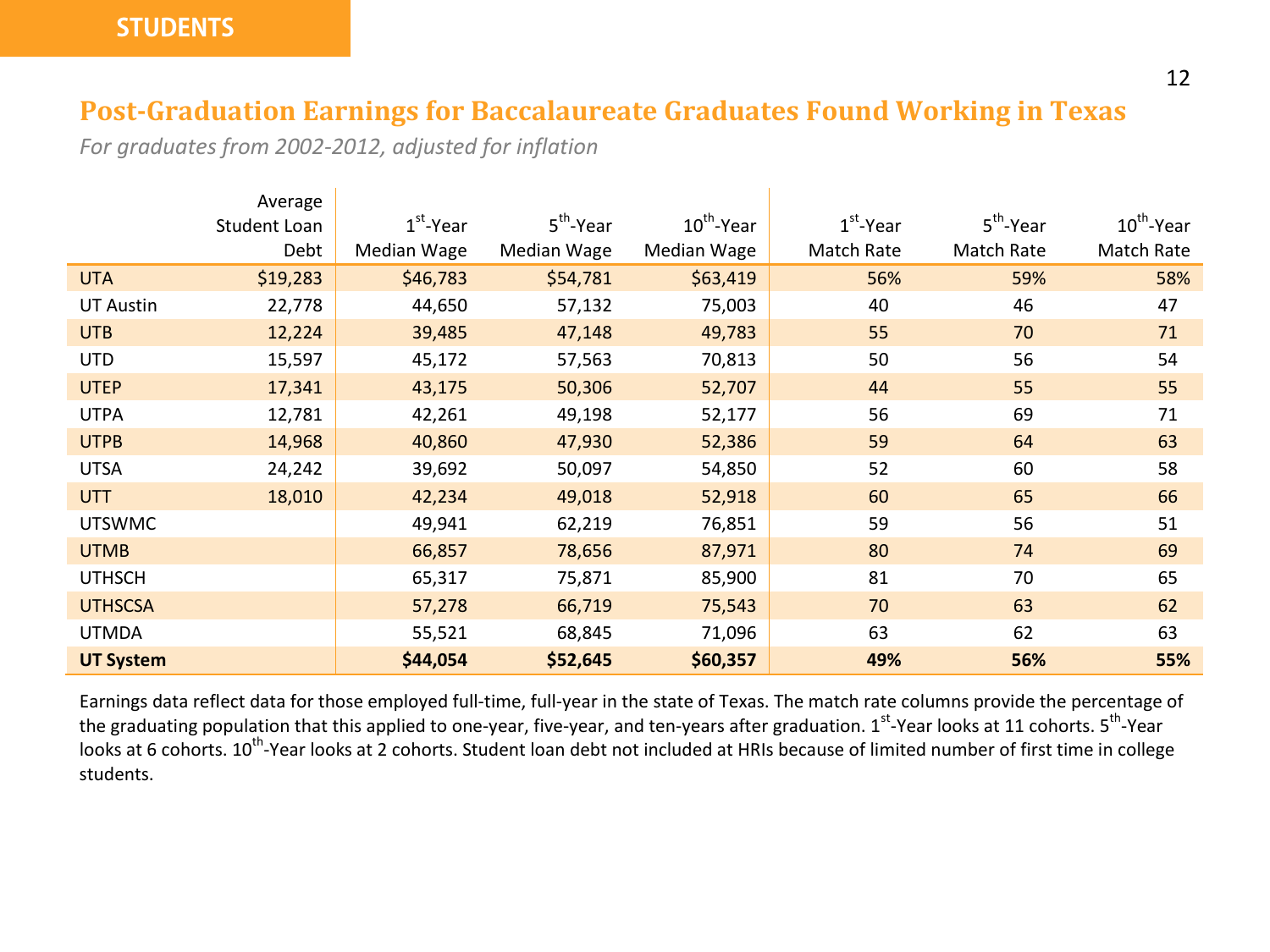# **FACULTY / EMPLOYEES**

#### **Content**

| Faculty Headcount by Status 14 |  |
|--------------------------------|--|
| Employee Headcount15           |  |
| Faculty Awards and Honors 16   |  |
| Faculty Appointments17         |  |

# **FACULTY / EMPLOYEES**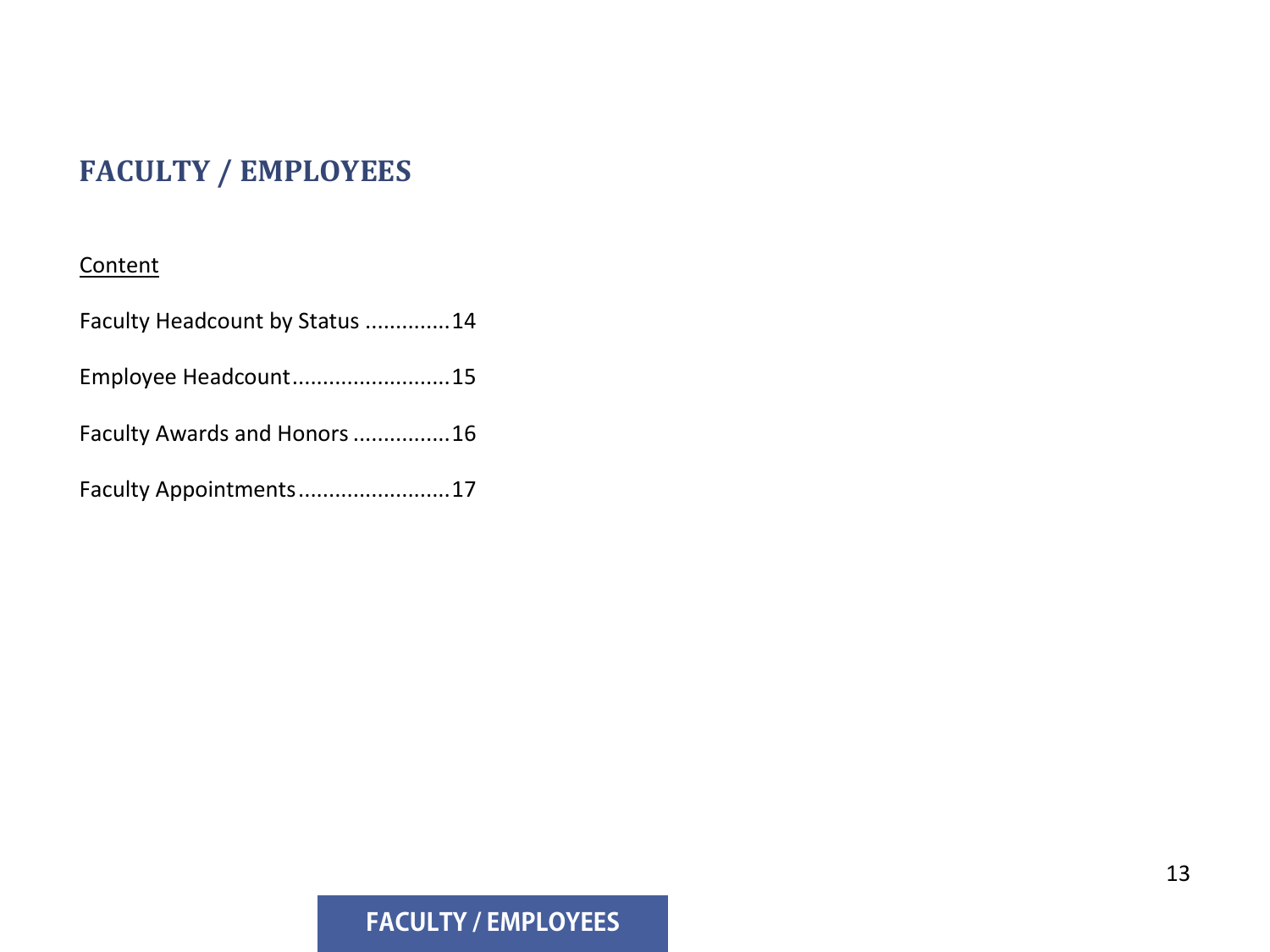# **Faculty Headcount by Status**

*Fall 2013*

|                  | Tenured/     | Other        |        |
|------------------|--------------|--------------|--------|
|                  | Tenure-Track | Professional | Total  |
| <b>UTA</b>       | 631          | 1,067        | 1,698  |
| <b>UT Austin</b> | 1,943        | 1,425        | 3,368  |
| <b>UTB</b>       | 203          | 192          | 395    |
| <b>UTD</b>       | 510          | 535          | 1,045  |
| <b>UTEP</b>      | 509          | 667          | 1,176  |
| <b>UTPA</b>      | 504          | 338          | 842    |
| <b>UTPB</b>      | 89           | 144          | 233    |
| UTSA             | 622          | 822          | 1,444  |
| <b>UTT</b>       | 187          | 248          | 435    |
| <b>Academic</b>  | 5,198        | 5,438        | 10,636 |
| <b>UTSWMC</b>    | 400          | 1,819        | 2,219  |
| <b>UTMB</b>      | 390          | 737          | 1,127  |
| <b>UTHSCH</b>    | 475          | 1,317        | 1,792  |
| <b>UTHSCSA</b>   | 470          | 1,206        | 1,676  |
| <b>UTMDA</b>     | 616          | 1,579        | 2,195  |
| <b>UTHSCT</b>    |              | 99           | 99     |
| <b>Health</b>    | 2,351        | 6,757        | 9,108  |
| Total            | 7.549        | 12,195       | 19,744 |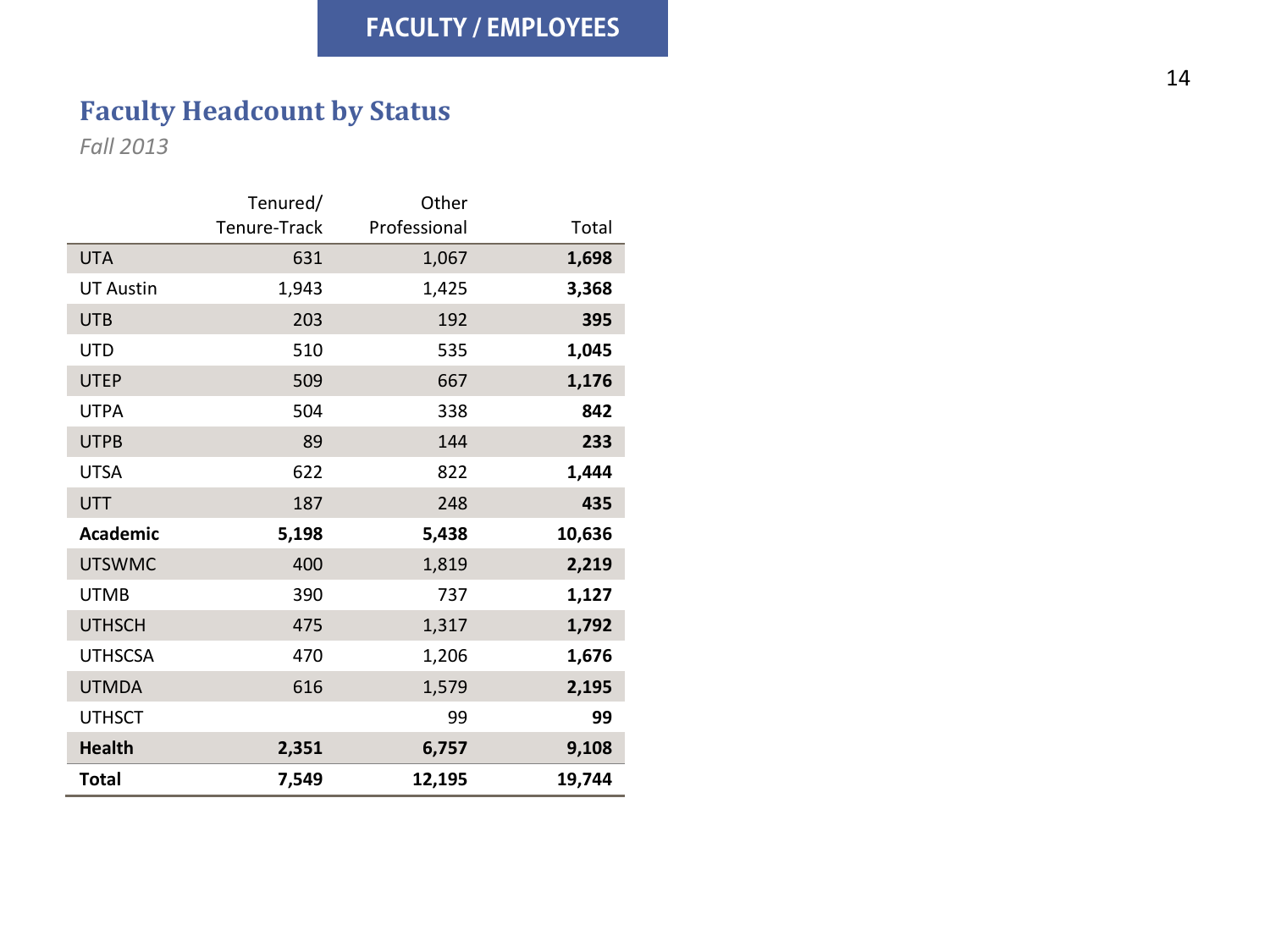## **Employee Headcount**

*Fall 2013*

|                     | Personnel | Faculty (all ranks) |
|---------------------|-----------|---------------------|
| <b>UTA</b>          | 2,243     | 1,698               |
| <b>UT Austin</b>    | 11,274    | 3,368               |
| <b>UTB</b>          | 685       | 395                 |
| <b>UTD</b>          | 2,471     | 1,045               |
| <b>UTEP</b>         | 2,030     | 1,176               |
| <b>UTPA</b>         | 1,479     | 842                 |
| <b>UTPB</b>         | 257       | 233                 |
| UTSA                | 3,322     | 1,444               |
| <b>UTT</b>          | 886       | 435                 |
| Academic            | 24,647    | 10,636              |
| <b>UTSWMC</b>       | 10,056    | 2,219               |
| <b>UTMB</b>         | 9,674     | 1,127               |
| <b>UTHSCH</b>       | 4,208     | 1,792               |
| <b>UTHSCSA</b>      | 3,775     | 1,676               |
| <b>UTMDA</b>        | 17,354    | 2,195               |
| <b>UTHSCT</b>       | 816       | 99                  |
| <b>Health</b>       | 45,883    | 9,108               |
| <b>System Admin</b> | 602       |                     |
| <b>Total</b>        | 71,132    | 19,744              |

This excludes 23,485 student employees such as teaching assistants.

#### **FACULTY / EMPLOYEES**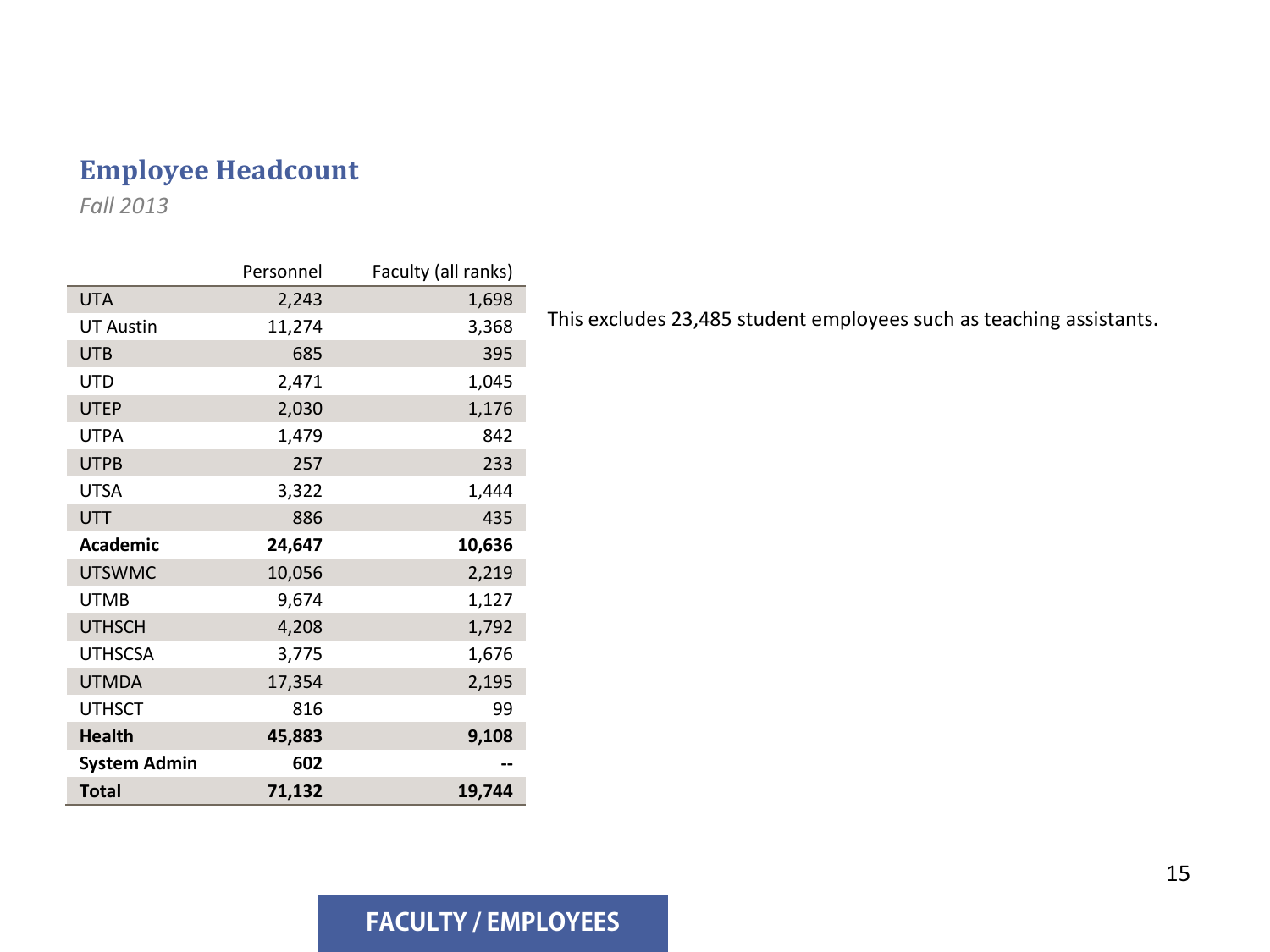# **Faculty Awards and Honors**

```
As of December 2014
```
Nobel laureates  $\cdot$  1 Shaw laureate  $\cdot$  1 Abel Prize  $\cdot$  2 Japan Prizes  $\cdot$  2 Pulitzer Prize recipients



–the Institute of Medicine

–the National Academy of Sciences

–the National Academy of Engineering

–the American Academy of Arts and Sciences

-the American Law Institute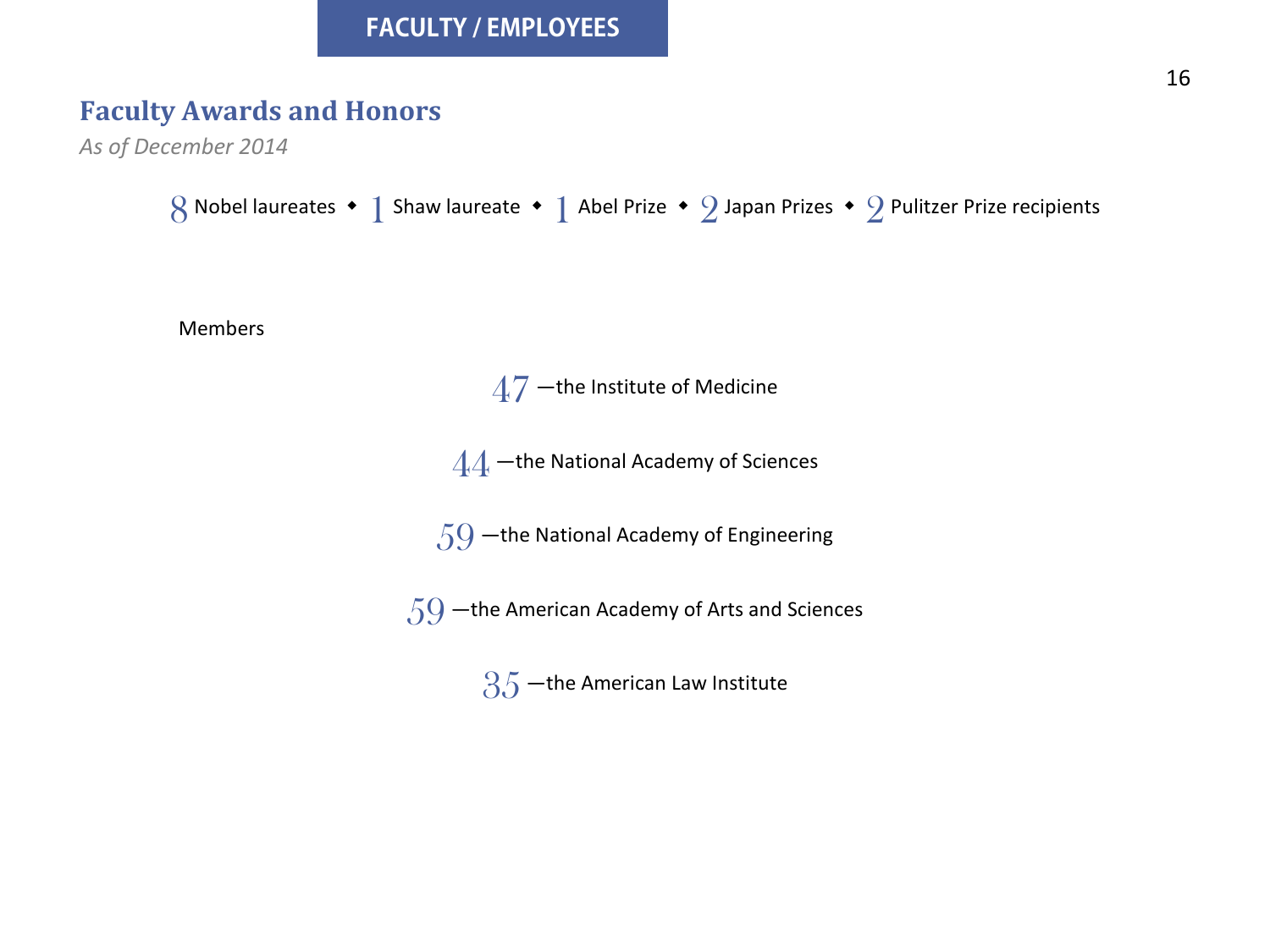### **Faculty Appointments – What are Faculty Doing?**

#### **Academic Institutions**

46%of faculty have a 100% **Instructional** Appointment

1%of faculty have a 100% **Research** Appointment

53%of faculty have a **Mixed** Appointment

#### **Health Institutions**

13%of faculty have a 100% **Instructional** Appointment

15%of faculty have a 100% **Research** Appointment

15%of faculty have a 100% **Patient Care** Appointment

57%of faculty have a **Mixed** Appointment

Mixed appointment would include some mixture of instruction, research, patient care (HRIs), academic support, and public service.

#### **FACULTY / EMPLOYEES**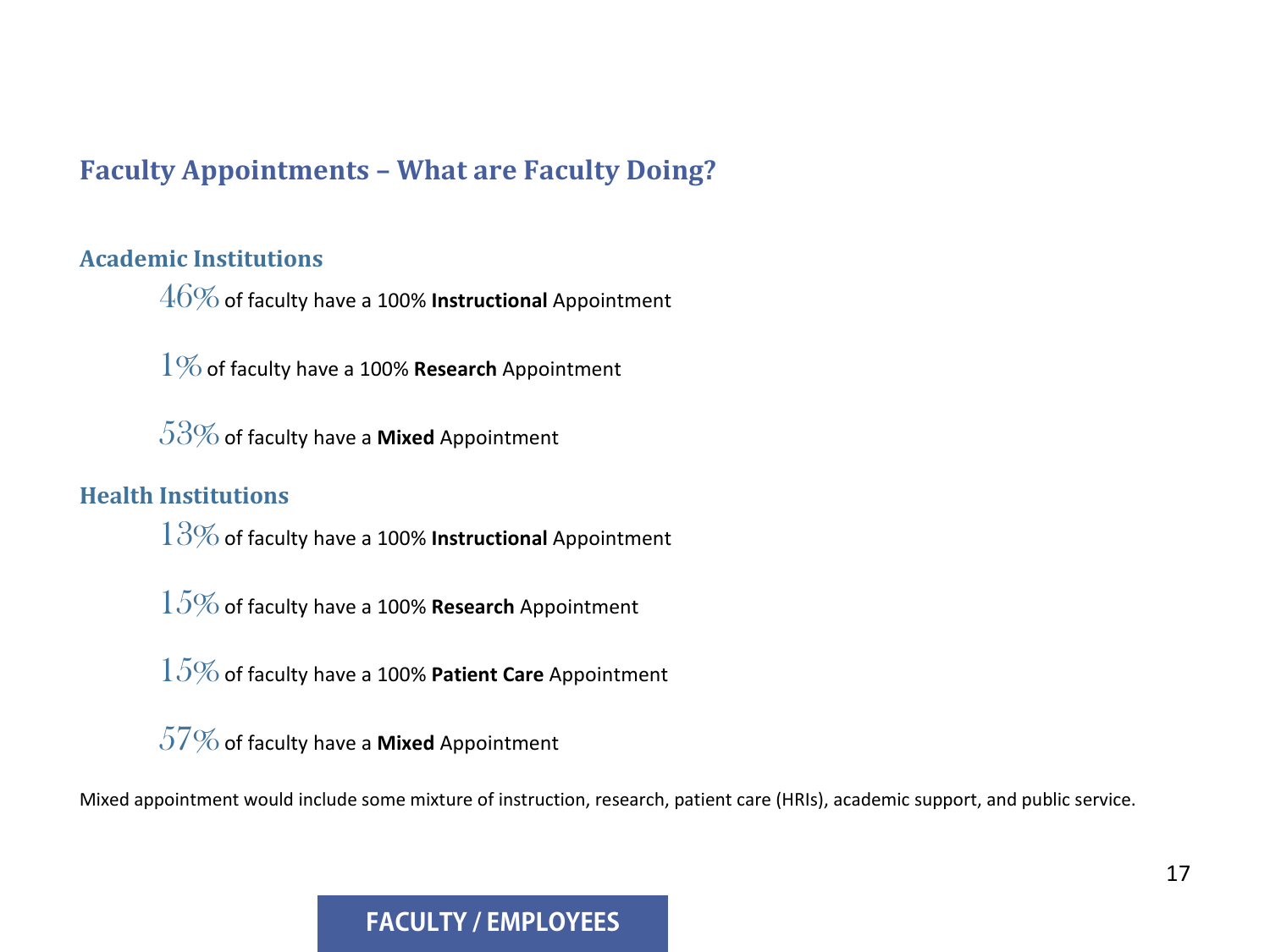| <b>Notes</b> |  |  |
|--------------|--|--|
|              |  |  |
|              |  |  |
|              |  |  |
|              |  |  |
|              |  |  |
|              |  |  |
|              |  |  |
|              |  |  |
|              |  |  |
|              |  |  |
|              |  |  |
|              |  |  |
|              |  |  |
|              |  |  |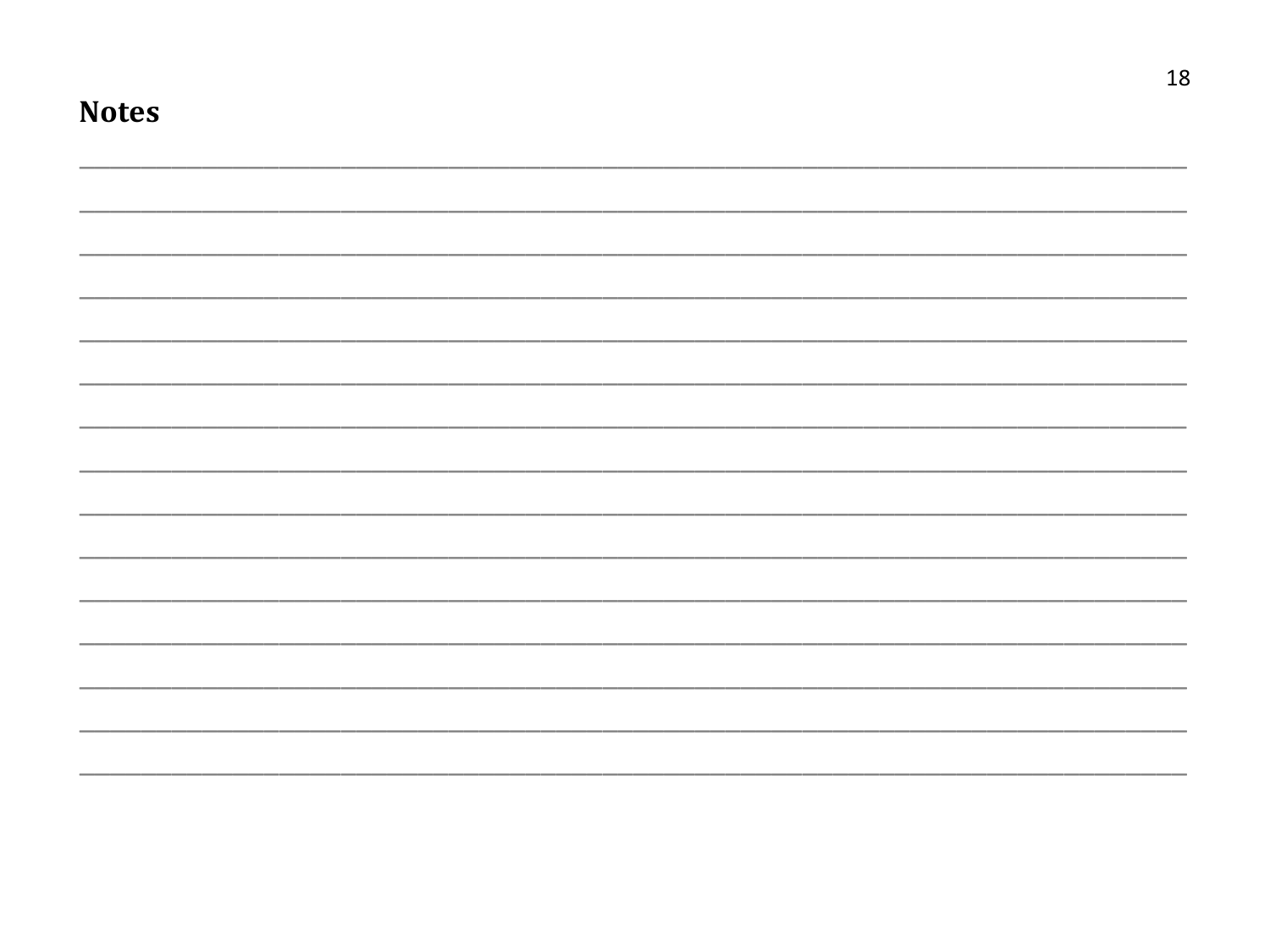# **RESEARCH / TECH TRANSFER**

#### **Content**

Research Expenditures...........20

Tech Transfer .........................22

# **RESEARCH / TECH TRANSFER**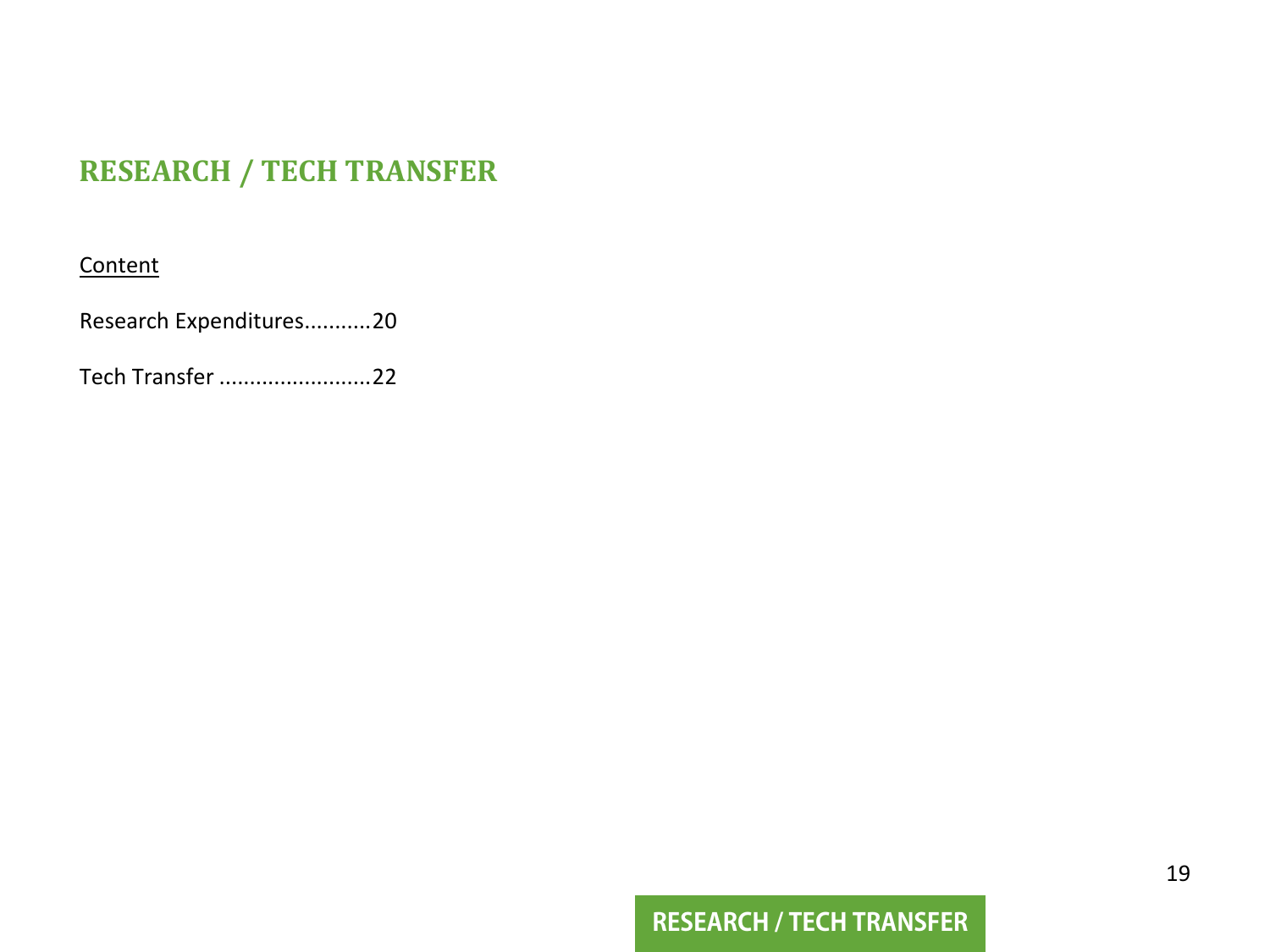#### **RESEARCH / TECH TRANSFER**

#### **Research Expenditures**

*FY 2014*

| \$2.5 billion |
|---------------|
| \$863 million |
| \$1.6 billion |
|               |

Research expenditures have increased 12% over the past five years, driven by increases from state, private, and local sources. Expenditures from federal sources have declined 9% over the same period.

Federal sources were 45% of research expenditures last year, down from 56% in 2009-10, and down nearly 20 points from levels in 2003-04.

#### **by source**

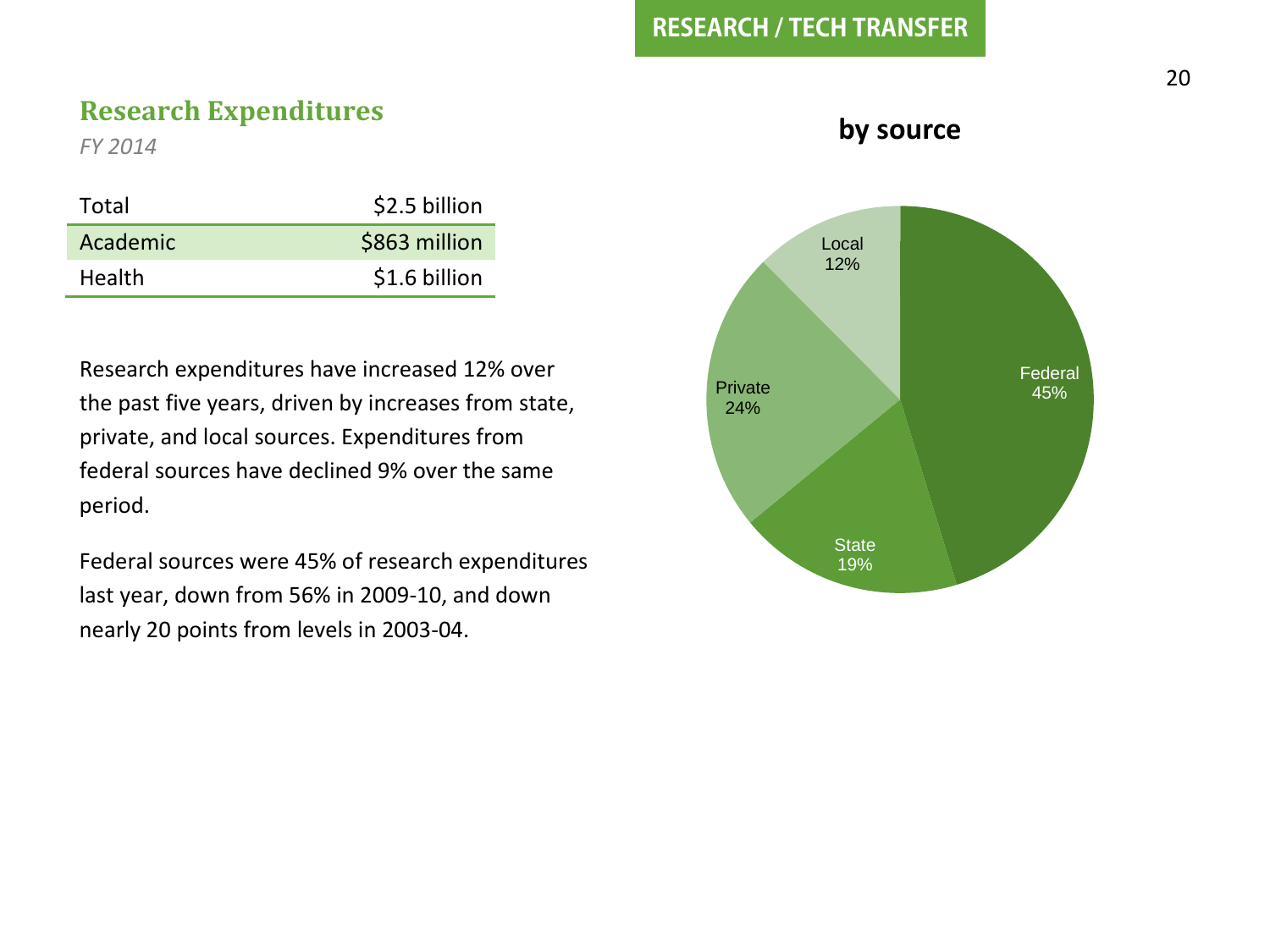## **Research Expenditures**

*FY 2014*

|                  |                 |               |               |               |                  | vs FY 2009 | vs FY 2009 |
|------------------|-----------------|---------------|---------------|---------------|------------------|------------|------------|
|                  | Federal         | State         | Private       | Local         | Total            | Total      | Federal    |
| <b>UTA</b>       | \$24,398,768    | \$16,009,006  | \$11,698,645  | \$18,962,115  | Ś.<br>71,068,534 | $+27.8%$   | $-3.0%$    |
| <b>UT Austin</b> | 332,757,829     | 43,307,623    | 114,704,210   | 59,536,497    | 550,306,159      | $+2.9$     | $-0.8$     |
| <b>UTB</b>       | 6,462,518       | 1,464,807     | 152,734       | 31,516        | 8,111,575        | $+35.1$    | $+39.2$    |
| <b>UTD</b>       | 32,699,156      | 17,158,140    | 20,331,294    | 29,538,945    | 99,727,535       | $+51.6$    | $+24.6$    |
| <b>UTEP</b>      | 35,304,485      | 16,639,650    | 10,607,884    | 11,941,335    | 74,493,354       | $+33.0$    | $+20.1$    |
| <b>UTPA</b>      | 7,204,763       | 1,345,030     | 959,060       | 1,307,368     | 10,816,221       | $+20.6$    | $+30.8$    |
| <b>UTPB</b>      | 482,860         | 494,221       | 300,126       | 43,668        | 1,320,875        | $-8.4$     | $+51.0$    |
| <b>UTSA</b>      | 23,041,222      | 11,488,842    | 4,253,323     | 6,455,204     | 45,238,591       | $-2.8$     | $-14.6$    |
| <b>UTT</b>       | 388,745         | 278,992       | 117,330       | 648,213       | 1,433,280        | $-56.5$    | $-81.6$    |
| <b>Academic</b>  | \$462,740,346   | \$108,186,311 | \$163,124,606 | \$128,464,861 | \$862,516,124    | $+10.8%$   | $-1.5%$    |
| <b>UTSWMC</b>    | 185, 137, 233   | 75,537,160    | 114,780,787   | 20,763,964    | 396,219,144      | $+3.3$     | $-10.7$    |
| <b>UTMB</b>      | 101.760.827     | 2,516,458     | 17,372,266    | 19,352,892    | 141,002,443      | $-8.3$     | $-19.7$    |
| <b>UTHSCH</b>    | 136,144,701     | 32,731,624    | 42,680,997    | 9,813,006     | 221,370,328      | $+1.7$     | $+0.8$     |
| <b>UTHSCSA</b>   | 89,303,518      | 9,618,698     | 29,101,822    | 15,785,787    | 143,809,825      | $-25.7$    | $-30.4$    |
| <b>UTMDA</b>     | 158,986,303     | 241,306,782   | 222,324,050   | 113,576,296   | 736,193,431      | $+44.3$    | $-18.3$    |
| <b>UTHSCT</b>    | 3,448,301       | 1,571,148     | 1,408,308     | 4,567,039     | 10,994,796       | $-22.9$    | $-50.3$    |
| <b>Health</b>    | \$674,780,883   | \$363,281,870 | \$427,668,230 | \$183,858,984 | \$1,649,589,967  | $+12.0%$   | $-15.5%$   |
| Total            | \$1,137,521,229 | \$471,468,181 | \$590,792,836 | \$312,323,845 | \$2,512,106,091  | $+11.6%$   | $-9.3%$    |

#### **RESEARCH / TECH TRANSFER**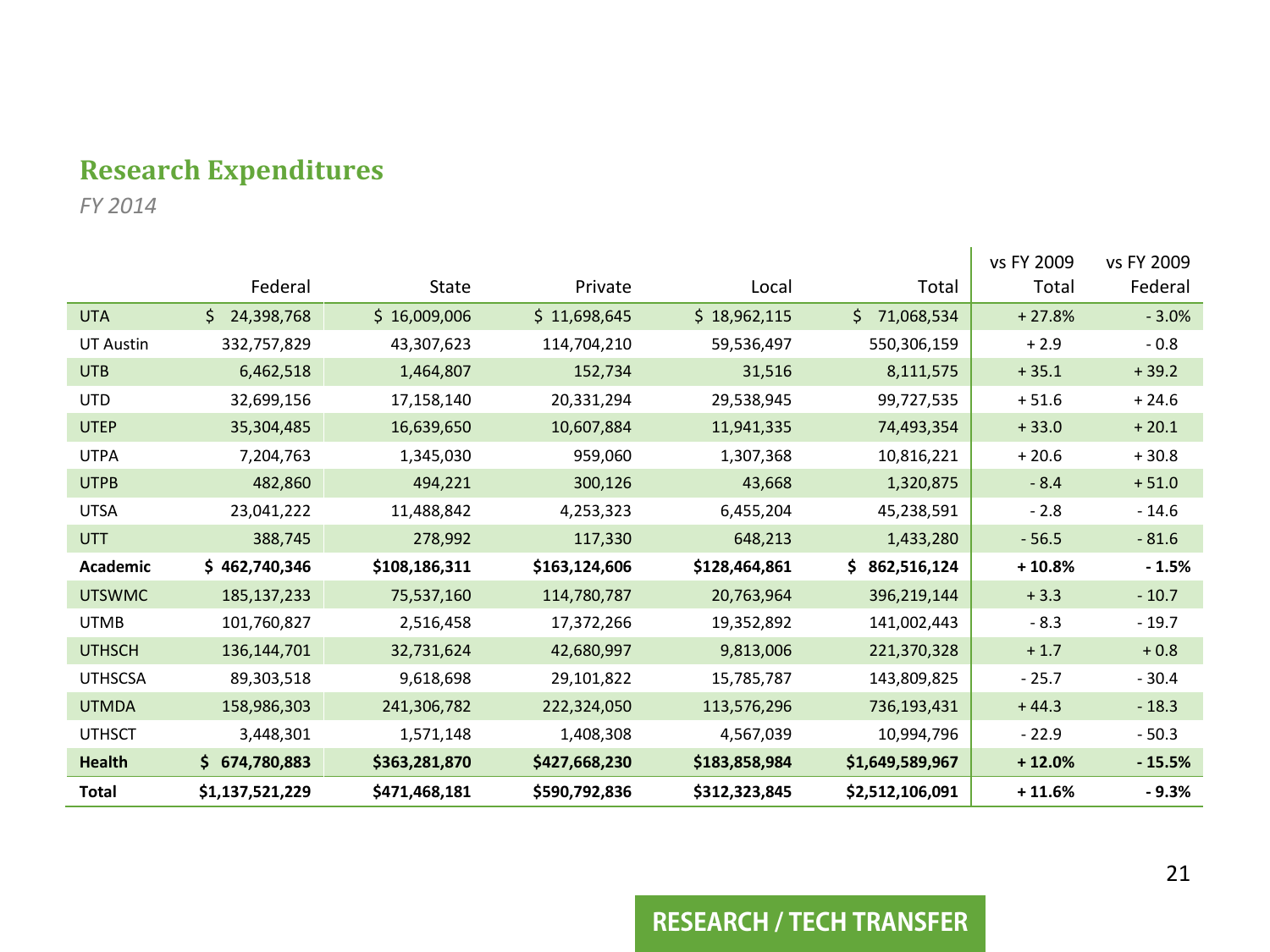#### **Technology Transfer**

*FY 2013*

|                  | <b>New</b>         | U.S.           | Licenses       | Startup        | Gross        |
|------------------|--------------------|----------------|----------------|----------------|--------------|
|                  | Invention          | Patents        | & Options      | Companies      | Revenue      |
|                  | <b>Disclosures</b> | Issued         | Executed       | Formed         | from IP      |
| <b>UTA</b>       | 40                 | 12             | $\overline{2}$ | $\mathbf{1}$   | \$<br>72,284 |
| <b>UT Austin</b> | 162                | 52             | 22             | 5              | 19,367,922   |
| <b>UTB</b>       | $\mathbf{1}$       | $\mathbf{0}$   | $\mathbf 0$    | $\mathbf{0}$   | 0            |
| <b>UTD</b>       | 72                 | 11             | 2              | 0              | 2,115,340    |
| <b>UTEP</b>      | 34                 | 5              | $\overline{2}$ | $\overline{2}$ | 9,910        |
| <b>UTPA</b>      | 10                 | $\overline{2}$ | $\mathbf 1$    | 0              | 197,348      |
| <b>UTPB</b>      | $\overline{0}$     | $\overline{0}$ | $\mathbf 0$    | $\overline{0}$ | 0            |
| <b>UTSA</b>      | 62                 | 4              | 10             | $\mathbf{1}$   | 116,264      |
| <b>UTT</b>       | 5                  | $\overline{0}$ | $\overline{0}$ | $\overline{0}$ | $\mathbf{0}$ |
| Academic         | 386                | 86             | 39             | 9              | \$21,879,068 |
| <b>UTSWMC</b>    | 96                 | 26             | 30             | $\overline{0}$ | 13,600,565   |
| <b>UTMB</b>      | 52                 | 24             | 18             | $\overline{2}$ | 1,223,000    |
| <b>UTHSCH</b>    | 64                 | 9              | 29             | 3              | 6,537,984    |
| <b>UTHSCSA</b>   | 51                 | 3              | 10             | 3              | 1,375,853    |
| <b>UTMDA</b>     | 171                | 28             | 17             | $\mathbf{1}$   | 17,309,264   |
| <b>UTHSCT</b>    | 3                  | $\mathbf 0$    | 0              | $\mathbf{1}$   | 0            |
| <b>Health</b>    | 437                | 90             | 104            | 10             | \$40,046,666 |



startup companies formed

# \$62 million

in gross revenue from intellectual property (IP)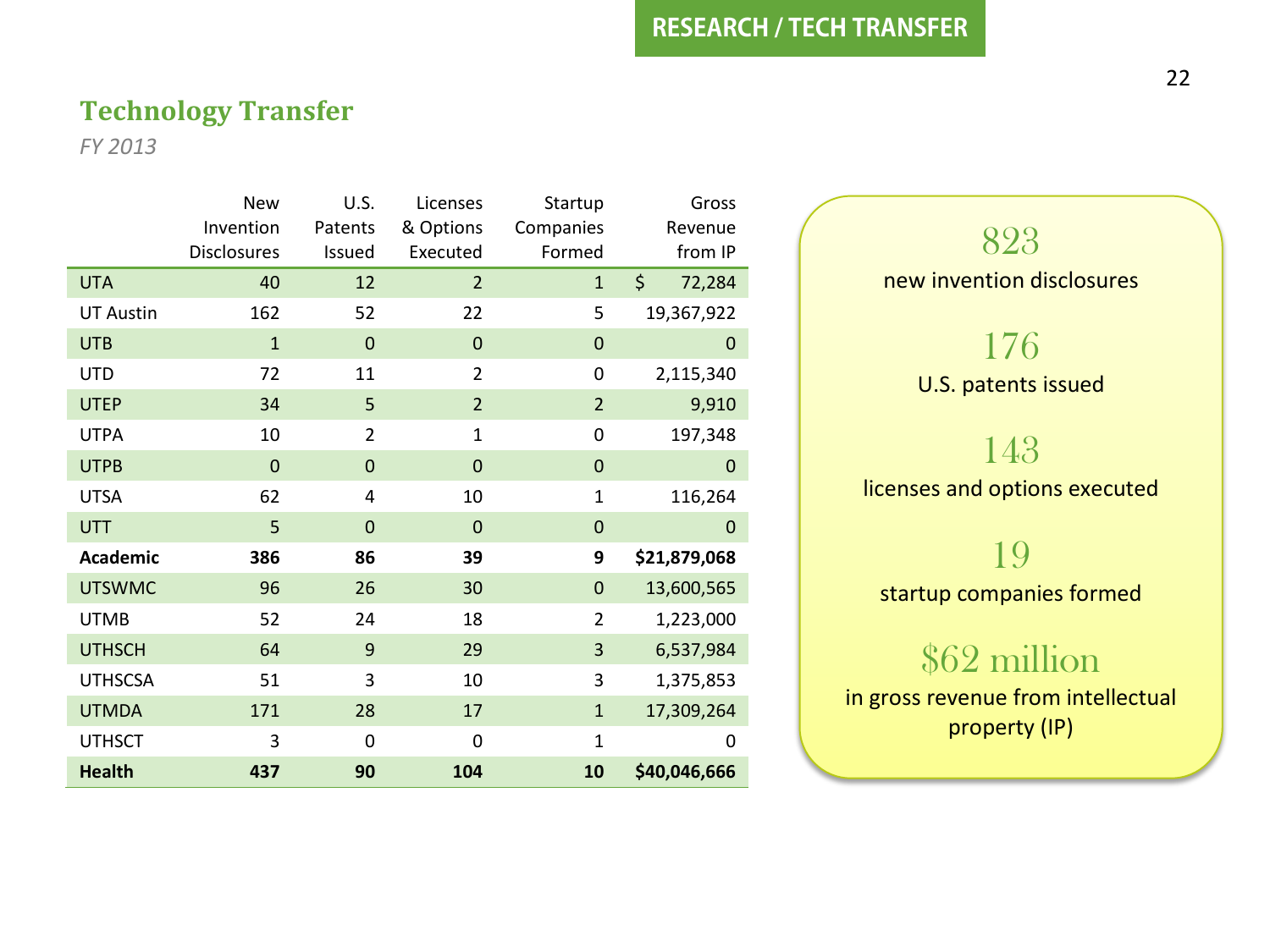# **BUDGET / FINANCE**

#### **Content**

| Funding Trends - Revenues per FTE Student  27 |  |
|-----------------------------------------------|--|
|                                               |  |
|                                               |  |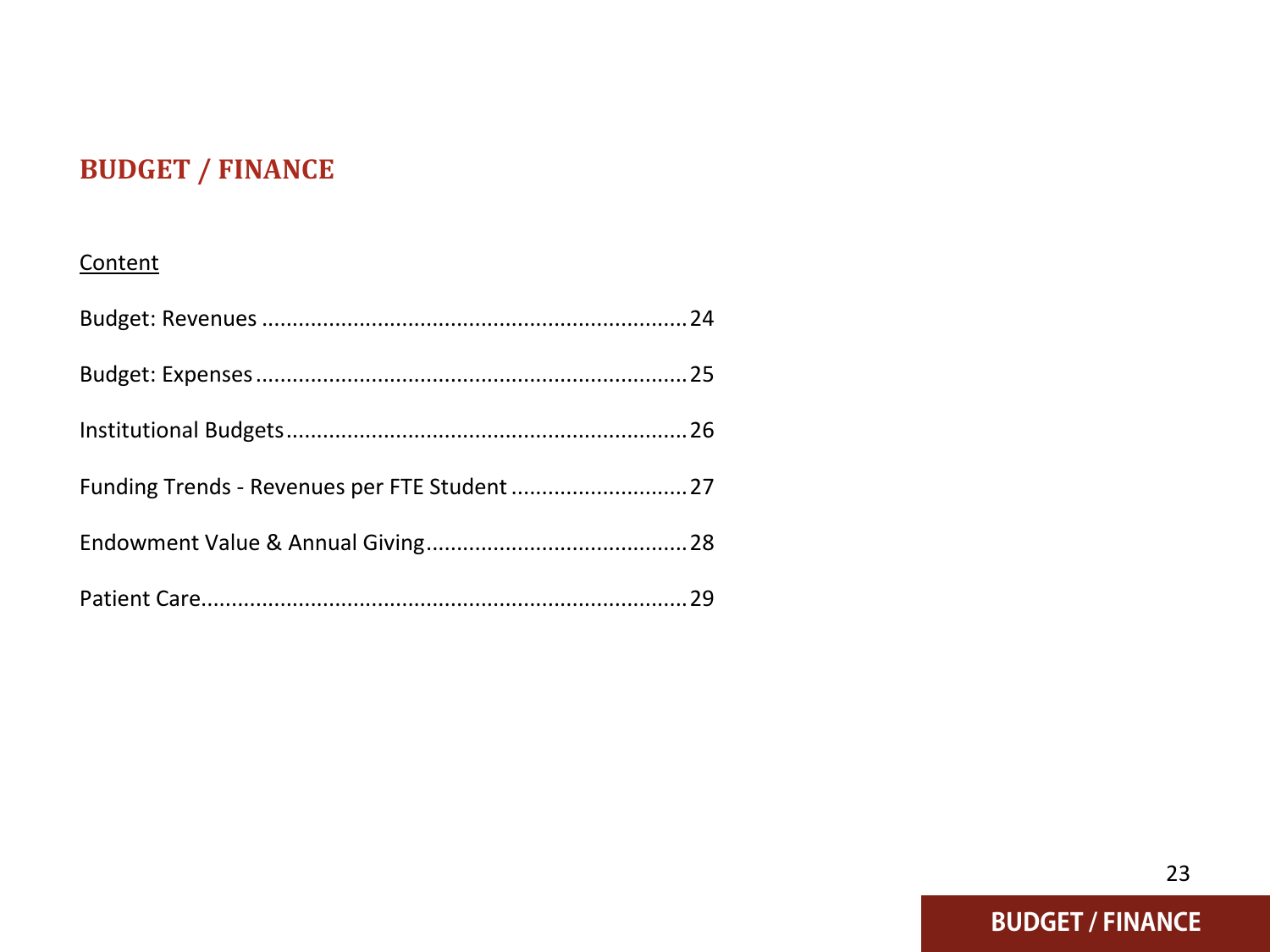**BUDGET / FINANCE**

#### **Budget: Revenues = \$15.9 billion**

*FY 2015 (in millions)*

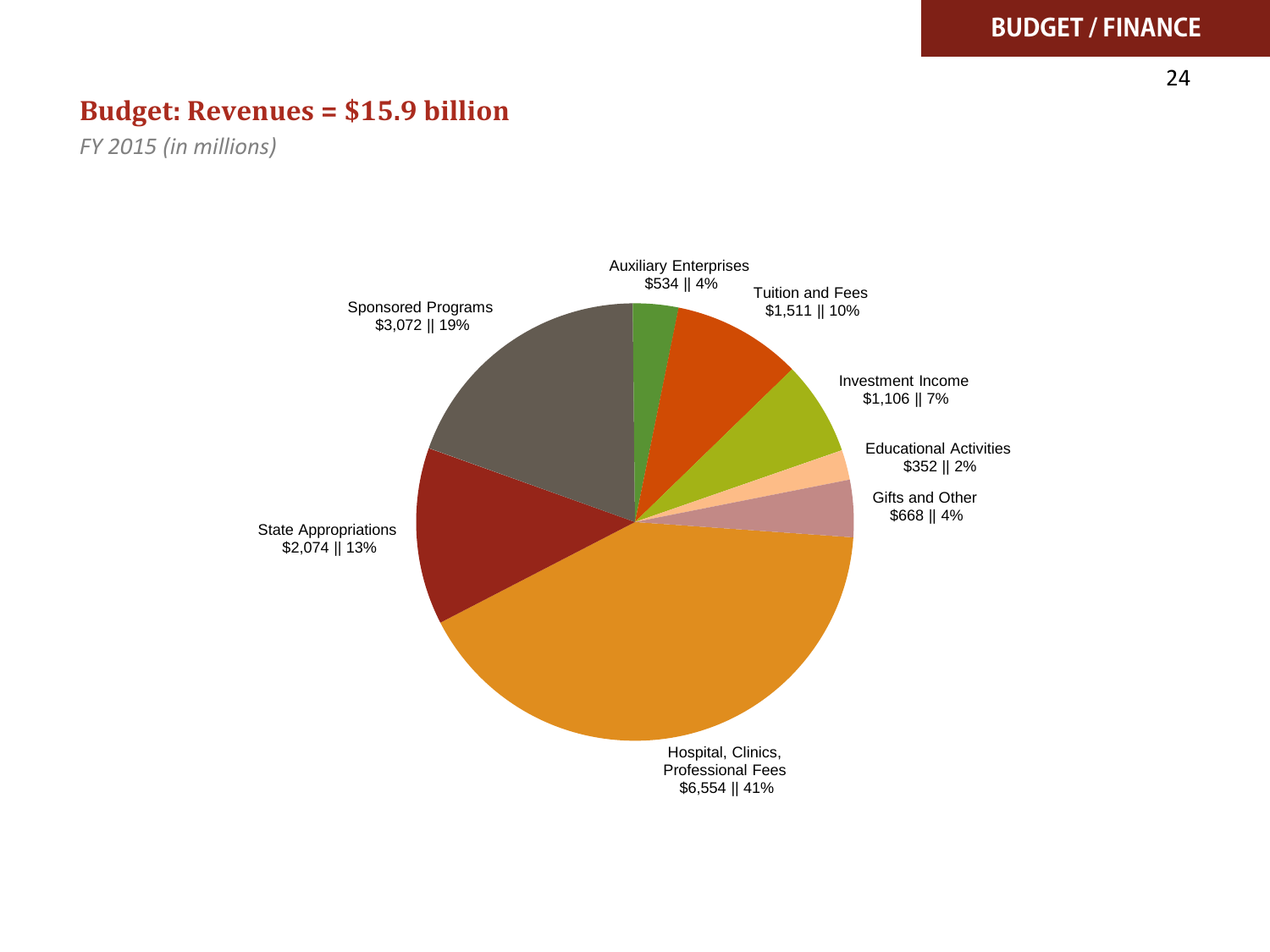#### **Budget: Expenses and Debt Service = \$15.6 billion**

*FY 2015 (in millions)*



25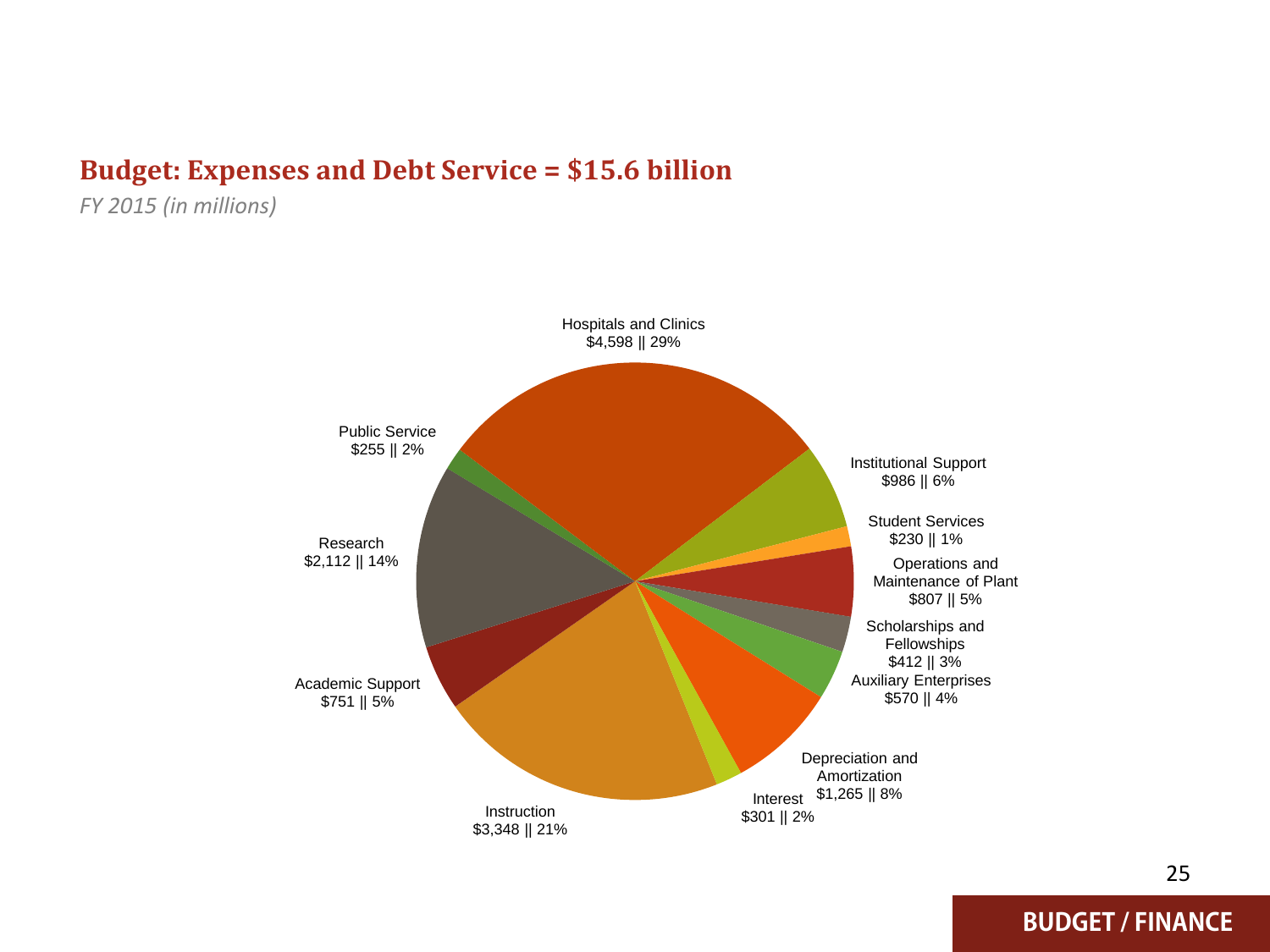26

# **Institutional Budgets**

*FY 2015 (in millions)*

|                     | <b>Total Budget</b> | From General |                  |
|---------------------|---------------------|--------------|------------------|
|                     | Expenditures        | Revenue (GR) | GR as % of Total |
| <b>UTA</b>          | Ś.<br>534.5         | Ś.<br>119.6  | 22.4%            |
| <b>UT Austin</b>    | 2,693.2             | 316.9        | 11.8             |
| <b>UTB</b>          | 126.1               | 37.3         | 29.6             |
| UTD                 | 545.6               | 113.5        | 20.8             |
| <b>UTEP</b>         | 402.1               | 97.3         | 24.2             |
| <b>UTPA</b>         | 271.3               | 78.7         | 29.0             |
| <b>UTPB</b>         | 66.9                | 29.7         | 44.4             |
| <b>UTSA</b>         | 489.0               | 123.7        | 25.3             |
| <b>UTT</b>          | 118.6               | 37.2         | 31.3             |
| Academic            | \$5,247.3           | \$953.9      | 18.2%            |
| <b>UTSWMC</b>       | 2,239.2             | 169.4        | 7.6              |
| <b>UTMB</b>         | 1,733.3             | 343.9        | 19.8             |
| <b>UTHSCH</b>       | 1,213.7             | 199.2        | 16.4             |
| <b>UTHSCSA</b>      | 781.9               | 176.2        | 22.5             |
| <b>UTMDA</b>        | 4,073.6             | 185.4        | 4.6              |
| <b>UTHSCT</b>       | 164.6               | 44.1         | 26.8             |
| <b>Health</b>       | \$10,206.3          | \$1,118.2    | 11.0%            |
| <b>System Admin</b> | \$<br>180.7         | \$<br>1.5    | 0.9%             |
| <b>Total</b>        | \$15,634.3          | \$2,073.6    | 13.3%            |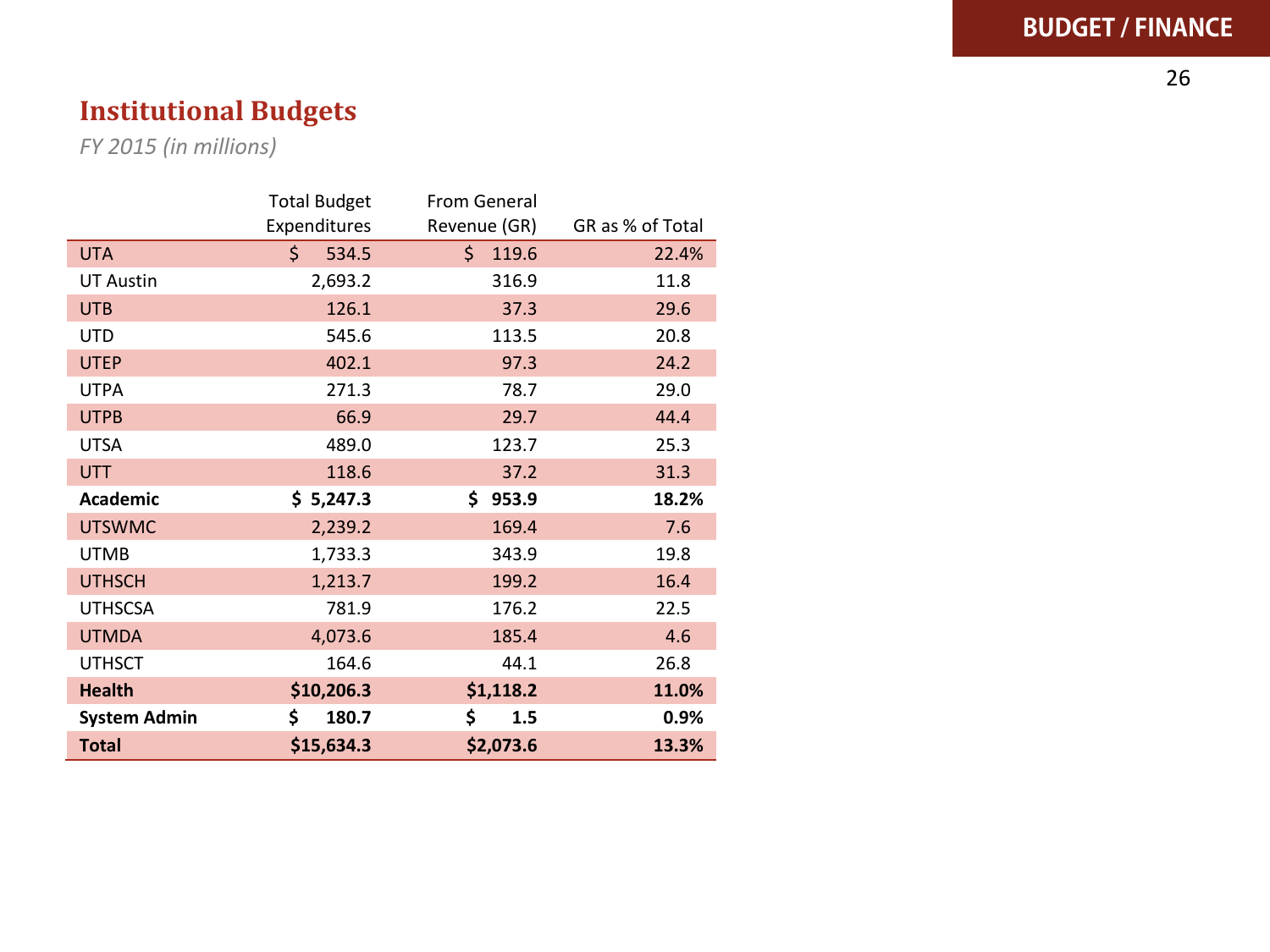#### **Funding Trends – Revenue per FTE Student (Academic Institutions)**

\$6,458 \$5,055 \$5,085 \$7,026 \$0 \$2,000 \$4,000 \$6,000 \$8,000 2004 2005 2006 2007 2008 2009 2010 2011 2012 2013 State appropriations Tuition and Fees State Appropriations per fulltime equivalent (FTE) student have declined from  $56\%$  in 2004 to 42% in 2013. Tuition and Fees have increased from  $44\%$  to  $58\%$ of revenues per FTE student.

*FY 2013, Inflation-Adjusted to 2013*

Notes: UT System totals do not include UT Brownsville. Tuition and fee revenue is net of scholarship and fellowship discounts and waivers. State Appropriations include general revenue support from the State of Texas for instruction and operations, infrastructure support, special items, tuition revenue bond debt service, and group health insurance and employee benefits. All revenue and expense data were adjusted to the FY 2013 base year for inflation using the Consumer Price Index - Urban (CPI - U) for September of each year.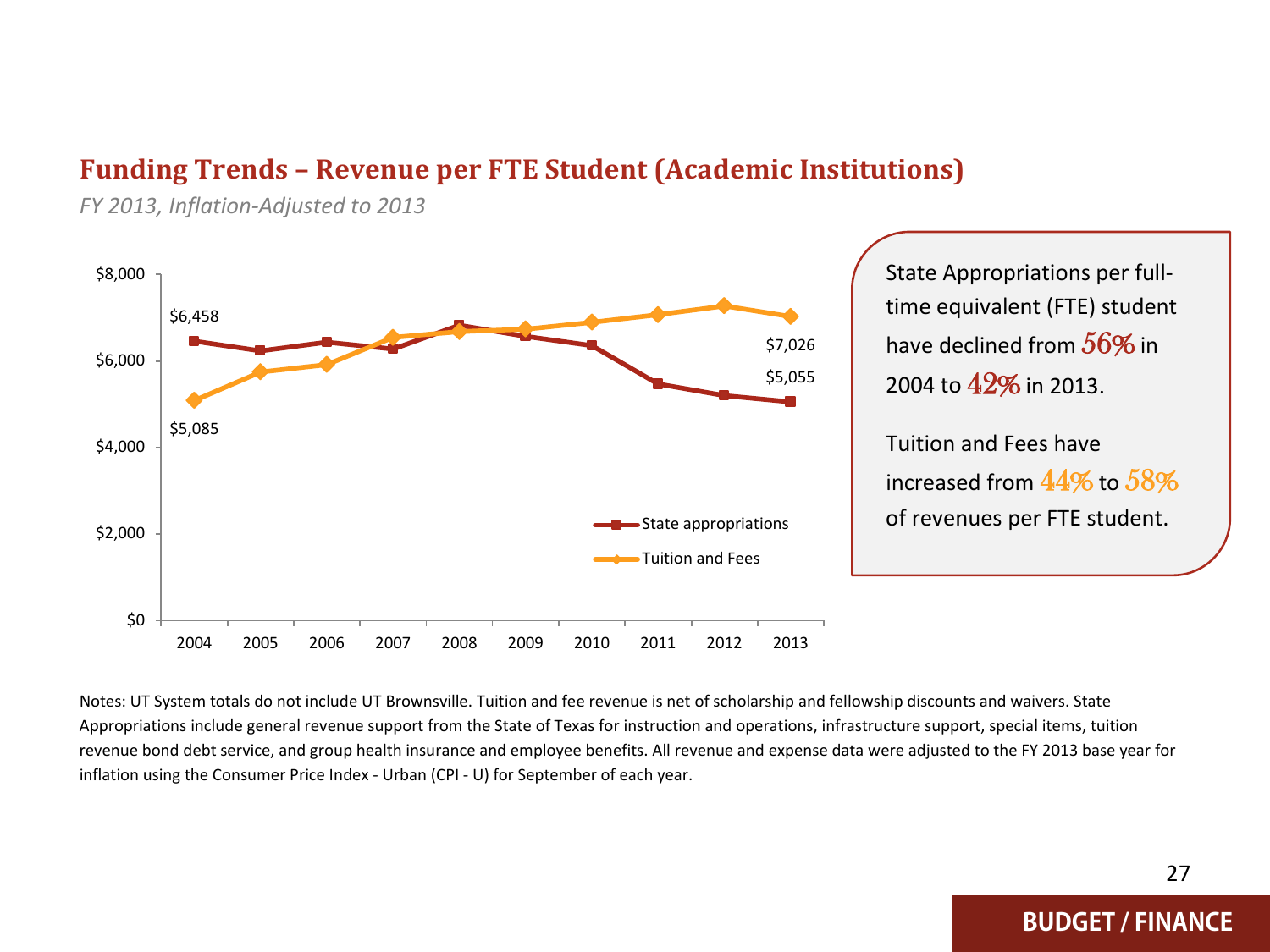#### **Endowment Value & Annual Giving**

*FY 2014 (in millions)*

|                     | Endowment   |               |                      |
|---------------------|-------------|---------------|----------------------|
|                     | Value       | 5-Year Change | <b>Annual Giving</b> |
| <b>UTA</b>          | Ś.<br>119.9 | 75.8%         | Ś.<br>15.0           |
| <b>UT Austin</b>    | 11,340.8    | 76.2          | 529.4                |
| <b>UTB</b>          | 10.3        | 40.3          | 1.5                  |
| <b>UTD</b>          | 387.4       | 69.0          | 55.6                 |
| <b>UTEP</b>         | 221.0       | 44.3          | 18.5                 |
| <b>UTPA</b>         | 72.0        | 38.1          | 3.9                  |
| <b>UTPB</b>         | 43.1        | 156.2         | 6.6                  |
| <b>UTSA</b>         | 113.9       | 88.9          | 15.5                 |
| <b>UTT</b>          | 78.9        | 25.7          | 5.9                  |
| Academic            | \$12,387.3  | 74.8%         | 651.9<br>Ś.          |
| <b>UTSWMC</b>       | 1,661.5     | 26.8          | 127.9                |
| <b>UTMB</b>         | 549.3       | 28.6          | 41.0                 |
| <b>UTHSCH</b>       | 256.1       | 49.7          | 37.2                 |
| <b>UTHSCSA</b>      | 485.5       | 30.4          | 44.6                 |
| <b>UTMDA</b>        | 1,236.7     | 28.5          | 163.2                |
| <b>UTHSCT</b>       | 47.0        | 25.2          | 0.9                  |
| <b>Health</b>       | \$4,236.1   | 29.1%         | \$414.8              |
| <b>System Admin</b> | \$9,969.0   | 100.7%        | \$<br>2.4            |
| <b>Total</b>        | \$26,592.3  | 73.4%         | \$1,069.1            |

### The Permanent University Fund

# 2.1 million acres

Market value as of 08/31/13 \$14.9 billion

# Market value as of 08/31/14 \$17.4 billion

About Endowment Value:

These totals include endowment funds managed by UTIMCO as well as those held in trust by other entities, as reported to the Council for Aid to Education each year. (Information offered on endowment funds not managed by UTIMCO is reported by each institution). Endowments for UT Austin include 30% of the Permanent University Fund (PUF) market value and endowments for the UT System include 37% of the PUF market value. The remaining 33%, or one-third, belongs to TAMU per the Texas Constitution. Endowment values for UT System Administration exclude the Permanent Health Fund, which is reported by the institutions.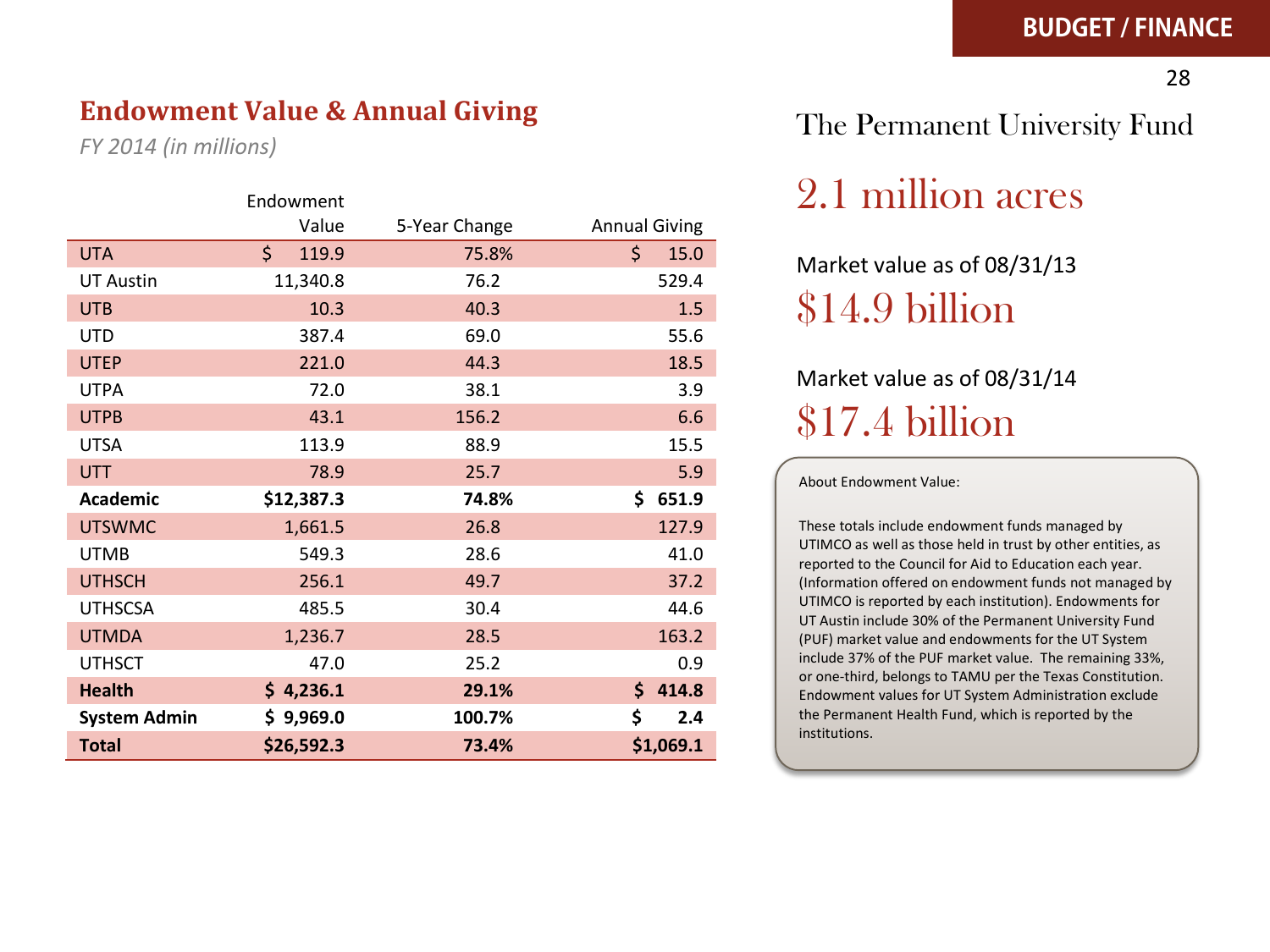### **Patient Care**

*FY 2013*

|                | Outpatient    |                      |
|----------------|---------------|----------------------|
|                | <b>Visits</b> | <b>Hospital Days</b> |
| <b>UTSWMC</b>  | 2,210,748     | 509,846              |
| <b>UTMB</b>    | 693,930       | 121,012              |
| <b>UTHSCH</b>  | 1,279,023     | 270,776              |
| <b>UTHSCSA</b> | 911,114       | 262,194              |
| <b>UTMDA</b>   | 1,338,706     | 207,555              |
| <b>UTHSCT</b>  | 217,906       | 7,610                |
| <b>Total</b>   | 6,651,427     | 1,378,993            |

41% of revenues for the UT System budget come from hospital, clinics, and professional fees related to patient care. Hospitals and clinics are 29% of total expenses.